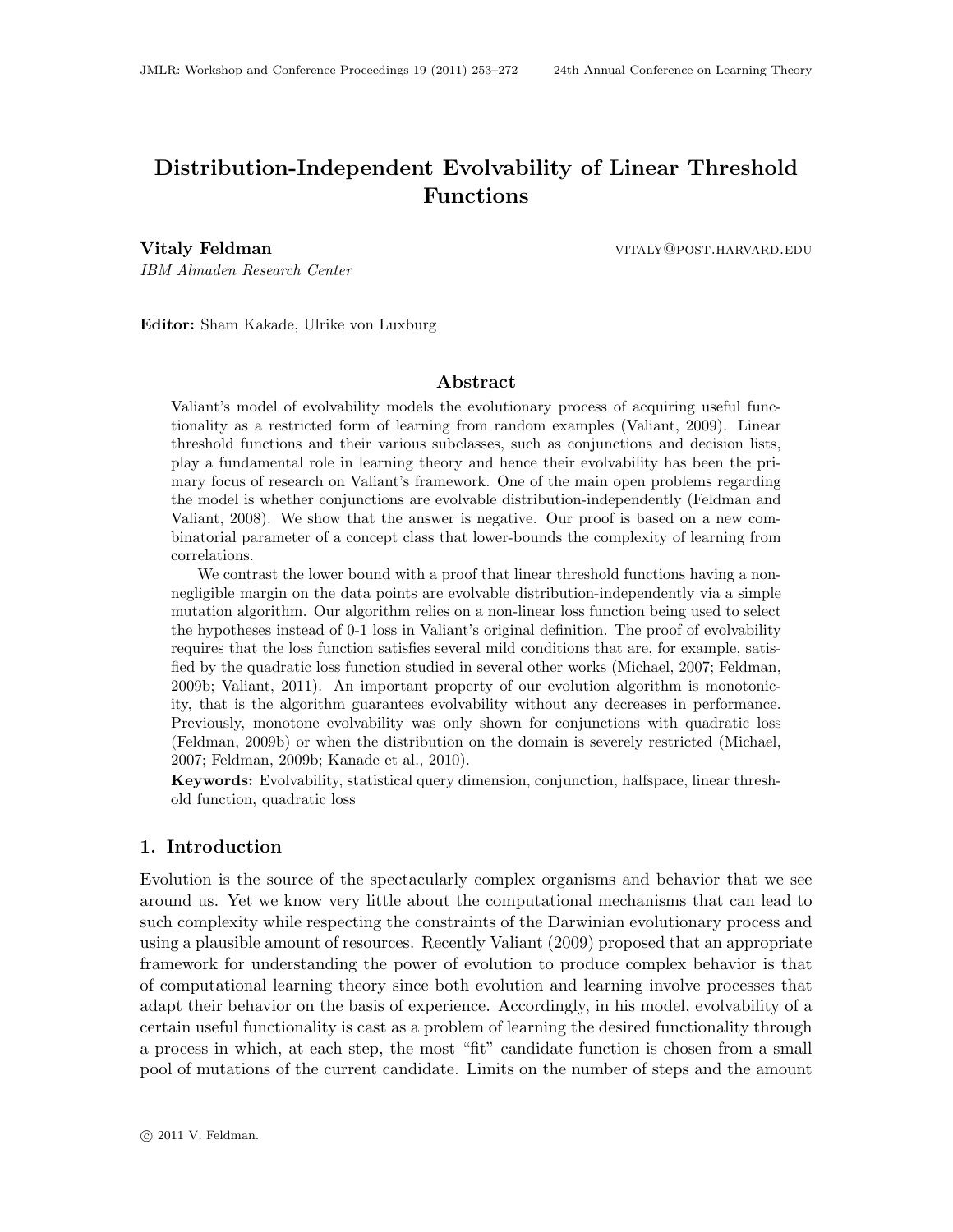of computation performed at each step are imposed to make this process naturally plausible. A class of functions C is considered evolvable if there exists a single representation scheme R and a mutation algorithm  $M$  on  $R$  that, when guided by such selection, guarantees convergence to the desired function for every function in  $C$ . Here the requirements closely follow those of the celebrated PAC learning model [\(Valiant, 1984\)](#page-19-4). In fact, every evolution algorithm (here and below in the sense defined in Valiant's model) can be simulated by an algorithm that is given random examples of the desired function. In addition, many properties of learning algorithms such as distribution-independence, weakness and attributeefficiency apply equally to evolvability.

#### 1.1. Prior Work

The constrained way in which evolution algorithms have to converge to the target function makes finding such algorithms a substantially more involved task than designing PAC learning algorithms. Initially, only the evolvability of monotone conjunctions of Boolean variables, and only when the distribution over the domain is uniform, was demonstrated (if not specified otherwise, the domain is  $\{0,1\}^n$ ) [\(Valiant, 2009\)](#page-19-1). Subsequently this result was simplified (Diochnos and Turán, 2009) and strengthened to general conjunctions [\(Jacobson, 2007;](#page-18-3) [Kanade et al., 2010\)](#page-18-2). Later [Michael](#page-19-2) [\(2007\)](#page-19-2) described an algorithm for evolving decision lists over the uniform distribution that used a larger space of hypotheses and a different performance metric over hypotheses (specifically, quadratic loss). In our earlier work we showed that evolvability is, at least within polynomial limits, equivalent to learning by a natural restriction of well-studied statistical queries (SQ)[\(Kearns, 1998\)](#page-18-4), referred to as correlational statistical queries (CSQ) [\(Feldman, 2008\)](#page-18-5). This result gives distribution-specific algorithms for any SQ learnable class of functions. By characterizing weak distribution-independent evolvability and using communication-complexity-based lower bounds [\(Sherstov, 2007;](#page-19-5) [Buhrman et al., 2007\)](#page-17-1), we also proved that general linear threshold functions (also referred to as halfspaces) and even decision lists are not evolvable distribution-independently.

In another work [\(Feldman, 2009a\)](#page-18-6) we examined the relative power of a number of variants of the model discussed in Valiant's and other works [\(Valiant, 2009\)](#page-19-1). Among them we considered a generalization of the model to real-valued hypotheses for which one needs to specify the loss function used to measure the loss in performance at every point. We demonstrated that a number of variants of the model are all equivalent to learning by CSQs and hence to the original model [\(Feldman, 2009a\)](#page-18-6). The only two properties which we found to influence the power of the model are the choice of the loss function (with the original  $0/1$  loss being equivalent to evolving with the linear loss) and monotonicity, or requirement that the performance of hypotheses does not decrease in the course of evolution. Valiant's original selection rule allows small decreases in performance<sup>[1](#page-1-0)</sup>. This somewhat unnatural property has been exploited in all the results showing equivalence to learning by  $\text{CSQs}^2$  $\text{CSQs}^2$ and hence evolution algorithms obtained through such general transformations are nonmonotone. In a recent work [Kanade et al.](#page-18-2) [\(2010\)](#page-18-2) show that the equivalence to learning

<span id="page-1-0"></span><sup>1.</sup> In this context we refer to empirical performance rather than true expected performance.

<span id="page-1-1"></span><sup>2.</sup> The decreases in performance can be avoided if the evolution algorithm starts in a certain fixed state, i.e. is initialized.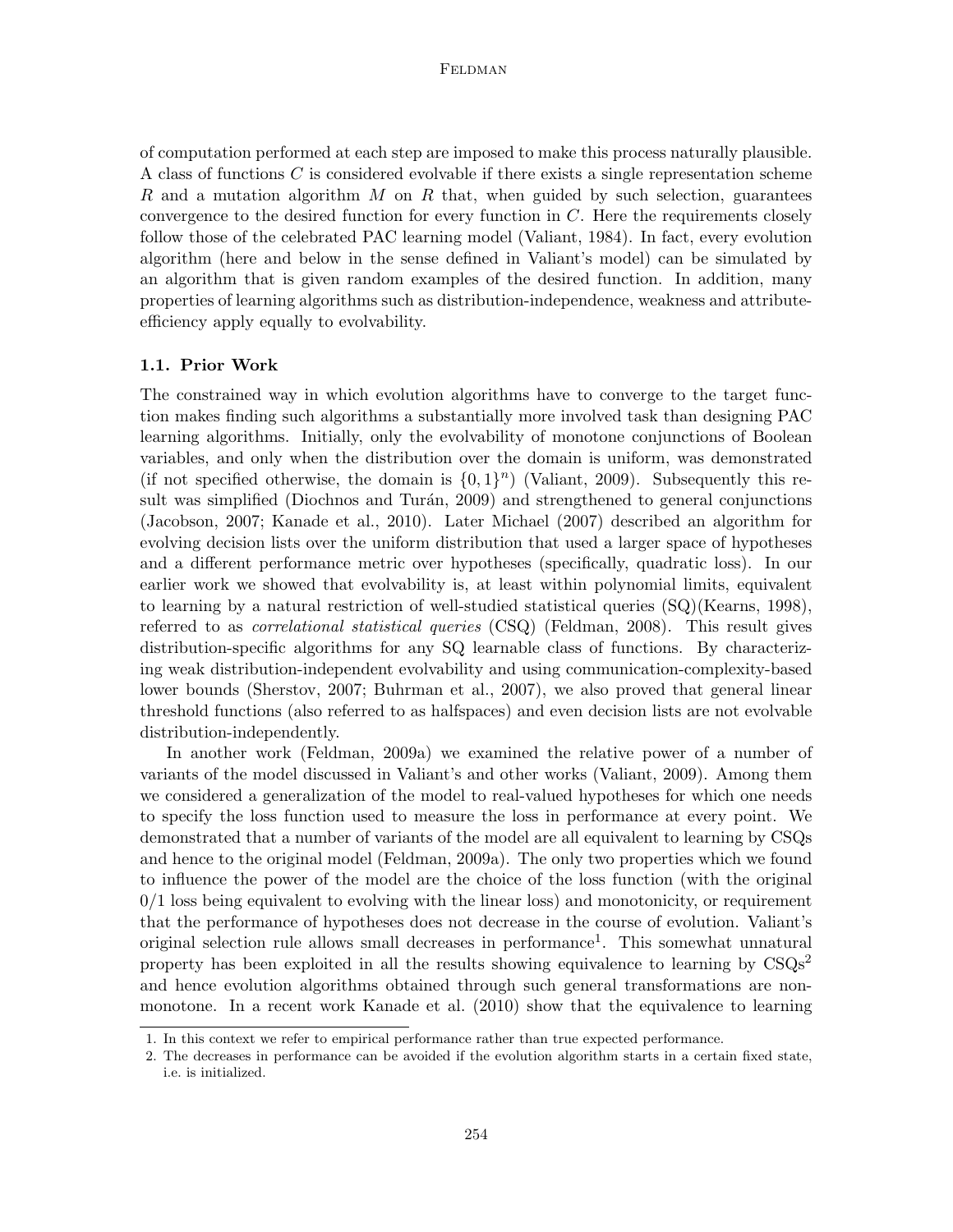| Distribution            | Concept class          | Loss           | Monot.       | References               |
|-------------------------|------------------------|----------------|--------------|--------------------------|
| Uniform                 | monotone con-          | <b>Boolean</b> | yes          | 2009;<br>(Valiant,       |
|                         | junctions              |                |              | Kanade et al., 2010)     |
| Uniform                 | conjunctions           | <b>Boolean</b> | yes          | (Jacobson, 2007;         |
|                         |                        |                |              | Kanade et al., 2010)     |
| spherically sym-<br>anv | homogeneous            | <b>Boolean</b> | yes          | (Kanade et al., $2010$ ) |
| metric/product normal   | <b>LTFs</b>            |                |              |                          |
| All                     | Single points          | <b>Boolean</b> | yes          | (Feldman, 2009a)         |
| Any family $\mathcal D$ | any CSQ learn-         | <b>Boolean</b> | $\mathbf{n}$ | ( Feldman, 2008)         |
|                         | able over $\mathcal D$ |                |              |                          |
| Fixed D                 | any SQ learn-          | <b>Boolean</b> | no           | ( Feldman, 2008)         |
|                         | able over D            |                |              |                          |
| Uniform                 | decision lists         | quadratic      | yes          | (Michael, 2007)          |
| All                     | conjunctions           | quadratic      | yes          | (Feldman, 2009b)         |
| Any family $\mathcal D$ | any SQ learn-          | quadratic      | no           | ( Feldman, 2009a)        |
|                         | able over $\mathcal D$ |                |              |                          |
| Fixed D                 | any SQ learn-          | quadratic      | yes          | ( Feldman, 2009b)        |
|                         | able over D            |                |              |                          |

<span id="page-2-0"></span>Table 1: Positive results on evolvability. For the distribution entry "All" refers to distribution-independent evolvability.  $\mathcal D$  refers to any fixed set of distribution (including "All"). All results for Boolean loss also apply to all other loss functions.

by CSQs still holds if the total allowed decrease in performance is bounded by any nonnegligible value chosen in advance (they refer to such algorithms as *quasi-monotone*). The first general transformation that yields monotone algorithms was given in our subsequent work [\(Feldman, 2009b\)](#page-18-1) where we showed that every concept class SQ learnable over a fixed distribution  $D$  is evolvable monotonically over  $D$  when using quadratic loss. By exploiting some of the techniques of the general transformation, we also showed that conjunctions are evolvable distribution-independently when using quadratic loss [\(Feldman, 2009b\)](#page-18-1). We summarize these results and several other known evolution algorithms in Table [1.](#page-2-0)

# 1.2. Our Results

As can be seen from Table [1,](#page-2-0) evolvability of even the most basic concept classes is still only partially understood. Most notably, prior to this work it was unknown whether conjunctions are evolvable distribution-independently with Boolean loss (even without requiring monotonicity) and this question was posed by Valiant and the author as an open problem at COLT 2008 [\(Feldman and Valiant, 2008\)](#page-18-0). In our first result (Section [3\)](#page-7-0) we show that the answer is negative. Specifically, we prove that for any  $k = \omega(1)$ , monotone conjunctions of at most k variables are not evolvable distribution-independently to any accuracy  $\epsilon = o(1)$ . Our technique is based on a new combinatorial parameter of a concept class that, roughly, measures the maximum number of correlational query functions required to distin-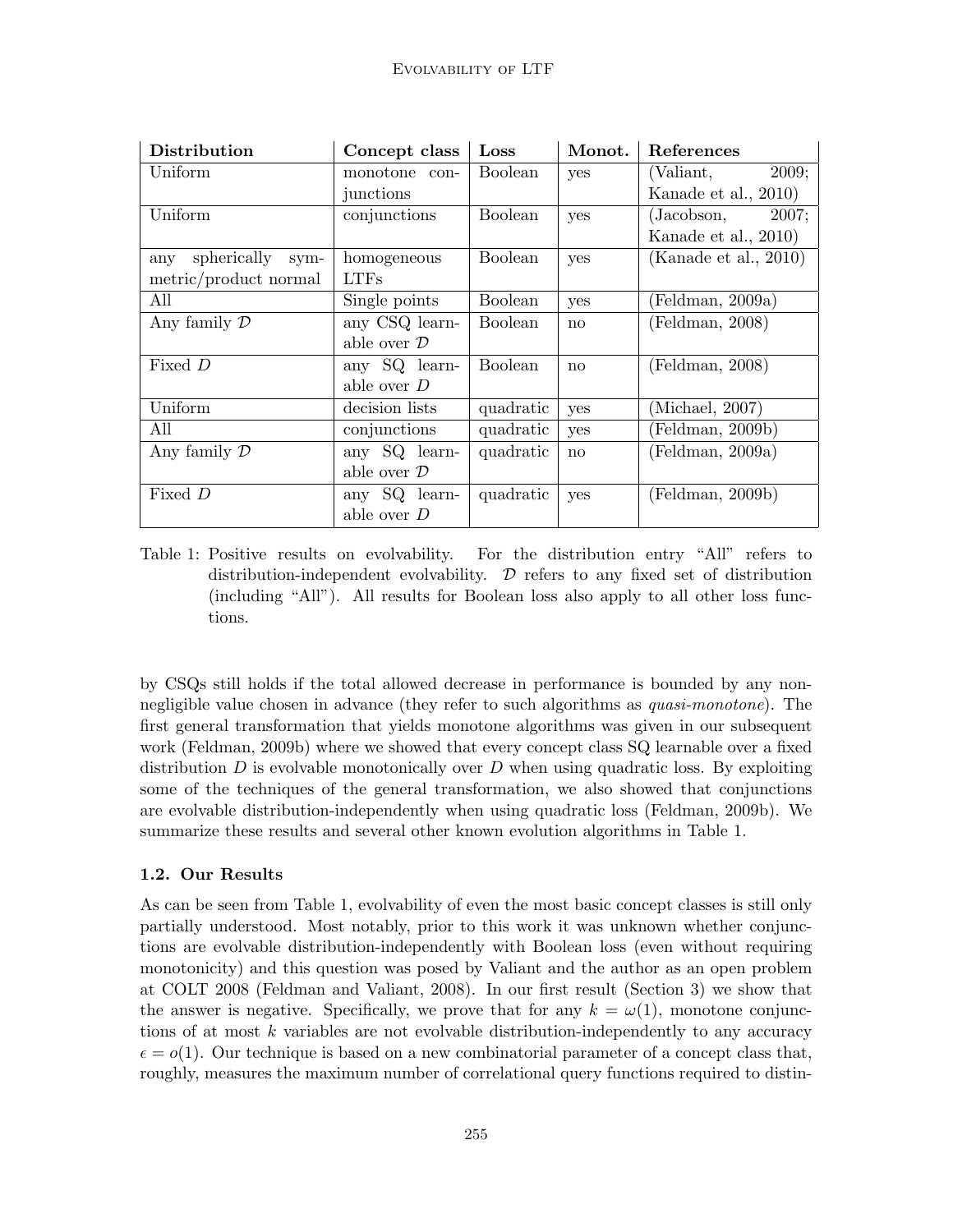guish every target function-distribution pair from a fixed function-distribution pair. This general approach is based on our recent characterization of strong SQ learnability [\(Feld](#page-18-1)[man, 2009b\)](#page-18-1). For a given size of conjunction  $k$ , we then come up with a construction of a set of conjunction-distribution pairs  $\{(ts, D_s) | |S| = k\}$  that cannot be distinguished from a constant function over the uniform distribution using a polynomial number of queries. The distribution  $D<sub>S</sub>$  is designed in such a way that it hides all Fourier coefficients of the conjunction  $t<sub>S</sub>$  up to degree  $k/3$ . Simple facts from Fourier analysis of Boolean functions then imply that distinguishing between a superpolynomial number of such conjunctiondistribution pairs is impossible using a polynomial number of queries.

We interpret this negative result as highlighting significant limitations of evolvability based on the Boolean feedback only. We note that many functions in biological evolution are not Boolean. For example, for most genes the amount of gene expression (that is the amount of protein produced) can vary in a certain range continuously (up to, of course, the granularity of a single molecule). Therefore it is natural to assume that when evolving the optimal regulation of gene expression (described by a Boolean function), intermediate amounts of the protein will be produced. The intermediate values are likely to cause intermediate values of loss relative to the optimal 0 or 1 value. It is therefore important to understand evolvability with other loss functions. Toward this goal in Section [4](#page-11-0) we show that linear threshold functions are evolvable monotonically and distribution-independently for quadratic loss function and all other loss functions satisfying a set of mild conditions. We refer to loss functions that satisfy the required conditions as *well-behaved*. The amount of resources required by our algorithm depends quadratically on  $1/\gamma$  where  $\gamma$  is the margin of the target halfspace on the data points. Therefore, like the famous Perceptron and Winnow algorithms [\(Rosenblatt, 1958;](#page-19-6) [Littlestone, 1987\)](#page-18-7), it is efficient only when the margin is non-negligible or lower bounded by the inverse of a polynomial in  $n$ . In the Support Vector Machine (SVM) literature this condition is usually referred to as having a *large* margin. Further, the representation used by our evolution algorithm is similar to linear thresholds and the mutation algorithm is fairly simple and natural. The only operations it requires are adding the function  $\alpha \cdot x_i$  to the the current function for a real  $\alpha$  and bounding the value of the function to be in  $[-1, 1]$ .

A very popular and powerful approach to learning when data points are not linearly separable is to embed the data points in a different (often higher dimensional) Euclidean space where the examples become linearly separable and then use a halfspace learning algorithm such as Perceptron or SVM to produce a classifier. Such approach also works in the context of evolvability and implies monotone evolvability of any concept class that can be efficiently embedded into large-margin halfspaces over some Euclidean space (efficiency of the embedding also bounds the dimension of the space). Therefore our second result approaches some of the most important and strongest results for PAC learning while also being a natural algorithm in Valiant's framework of evolvability.

We note that a similar mutation algorithm was used in our result for conjunctions [\(Feldman, 2009b\)](#page-18-1). However our analysis here is new and differs conceptually from the analysis for conjunctions which cannot be extended to halfspaces. It also gives substantially stronger bounds. For example, it improves the dependence of the improvement in each step on  $\epsilon$  from  $\epsilon^6$  to  $\epsilon^2$ . The key to this result for the quadratic loss function is a simple proof that for every distribution D, halfspace f and any real-valued function  $\phi$  with the range in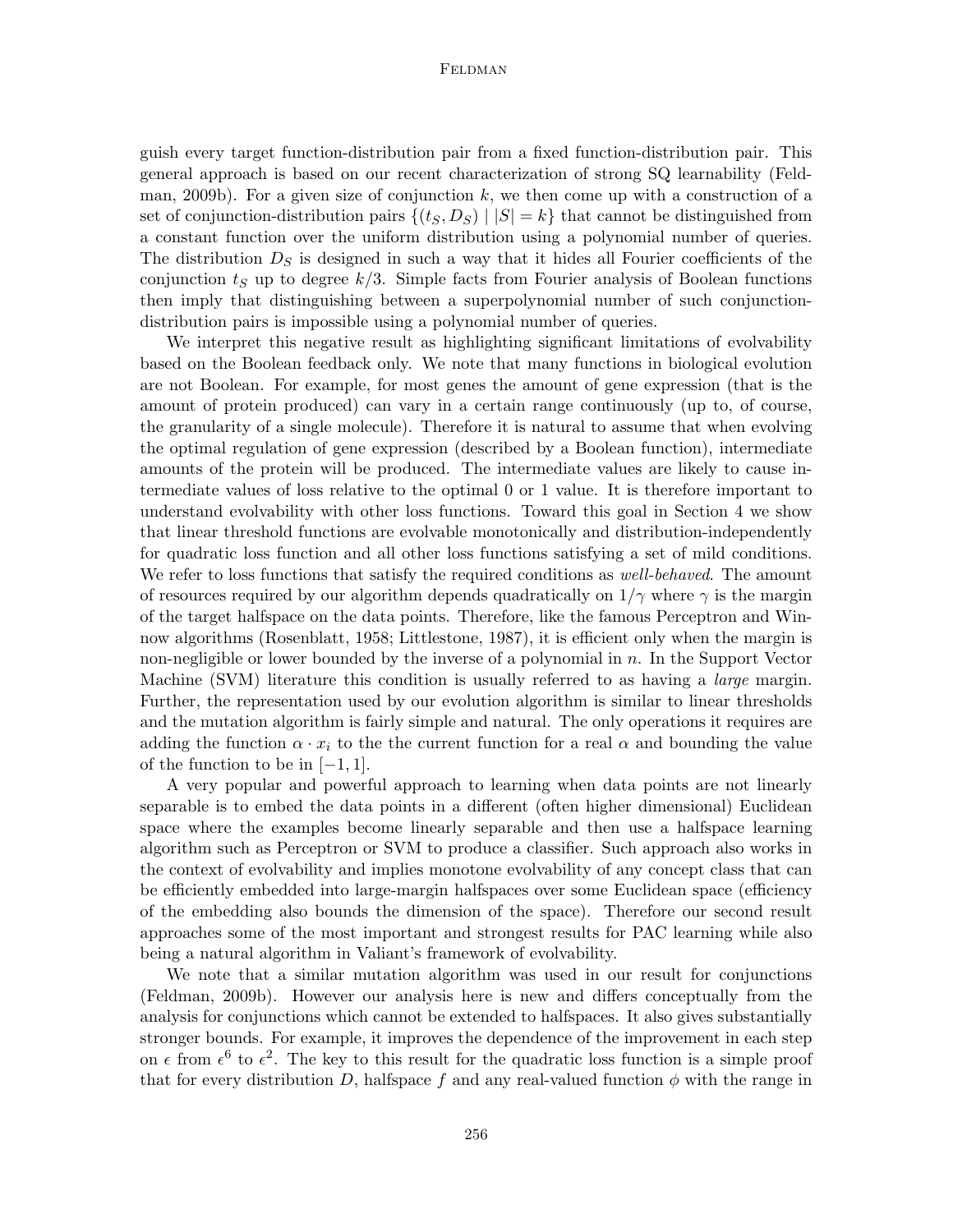$[-1, 1]$ , there exists a variable  $x_i$  that is correlated with the gradient of the loss function at point  $\phi$ . The absolute value of the correlation is lower-bounded by the inverse of a polynomial in  $n, 1/\epsilon$  and  $1/\gamma$  and therefore is sufficient to imply that a small step in the direction of  $x_i$  (or  $-x_i$ ) will reduce the loss.

A recent work by P. [Valiant](#page-19-3) [\(2011\)](#page-19-3) examines the extension of the model of evolvability to real-valued target functions. His results paint a picture quite similar to what we know about the evolvability of Boolean functions. In particular, his simple algorithm for evolving linear functions when using the quadratic loss can be seen as the counterpart of our algorithm for halfspaces.

# 2. Preliminaries

For a positive integer  $\ell$ , let  $[\ell]$  denote the set  $\{1, 2, \ldots, \ell\}$  and for  $i \leq \ell$  let  $[i..\ell]$  denote the set  $\{i, i+1, \ldots, \ell\}$ . We denote the domain of our learning problems by X. As usual it is parameterized by an (implicit) dimension n. A concept class over X is a set of  $\{-1,1\}$ valued functions over X referred to as *concepts*. Let  $\mathcal{F}_1^{\infty}$  denote the set of all functions from X to [-1, 1] (that is all the functions with  $L_{\infty}$  norm bounded by 1). It will be convenient to view a distribution D over X as defining the product  $\langle \phi, \psi \rangle_D = \mathbf{E}_{x \sim D}[\phi(x) \cdot \psi(x)]$  over the space of real-valued functions on  $X$ . It is easy to see that this is simply a non-negatively weighted version of the standard dot product over  $\mathbb{R}^X$  and hence is a positive semi-inner product over  $\mathbb{R}^X$ . The corresponding norm is defined as  $\|\phi\|_D = \sqrt{\mathbf{E}_D[\phi^2(x)]} = \sqrt{\langle \phi, \phi \rangle_D}$ .

Let  $B_n = \{x \mid ||x_i|| \leq 1\}$  be the ball or radius 1 in  $\mathbb{R}^n$ , X be a subset of  $B_n$ , and  $f = \text{sign}(\sum w_i x_i - \theta)$  be a linear threshold function (halfspace). We define the margin  $\gamma$  of f on X as  $\gamma = \inf_{x \in X} \{|\sum w_i x_i - \theta|\}.$  For convenience we use  $x_0$  to refer to the constant function 1.

# 2.1. PAC Learning

The models we consider are based on the well-known PAC learning model introduced by [Valiant](#page-19-4) [\(1984\)](#page-19-4). Let C be a concept class over X. In the basic PAC model a learning algorithm is given examples of an unknown function  $f$  from  $C$  on points randomly chosen from some unknown distribution D over X and should produce a hypothesis h that approximates f. Formally, an example oracle  $EX(f, D)$  is an oracle that upon being invoked returns an example  $\langle x, f(x) \rangle$ , where x is chosen randomly with respect to D, independently of any previous examples.

An algorithm is said to PAC learn C in time t if for every  $\epsilon > 0$ ,  $f \in C$ , and distribution D over X, the algorithm given  $\epsilon$  and access to  $EX(f, D)$  outputs, in time t and with probability at least  $2/3$ , a hypothesis h that is evaluatable in time t and satisfies  $\Pr_D[f(x) \neq 0]$  $|h(x)| \leq \epsilon$ . We say that an algorithm *efficiently* learns C when t is upper bounded by a polynomial in  $n, 1/\epsilon$ .

The basic PAC model is also referred to as *distribution-independent* learning to distinguish it from *distribution-specific* PAC learning in which the learning algorithm is required to learn only with respect to a single distribution  $D$  known in advance. More generally, following [Kearns et al.](#page-18-8) [\(1994\)](#page-18-8), one can analogously define the learnability of a set of distributionfunction pairs over the same domain X. Namely, a set of distribution-function pairs  $\mathcal Z$  is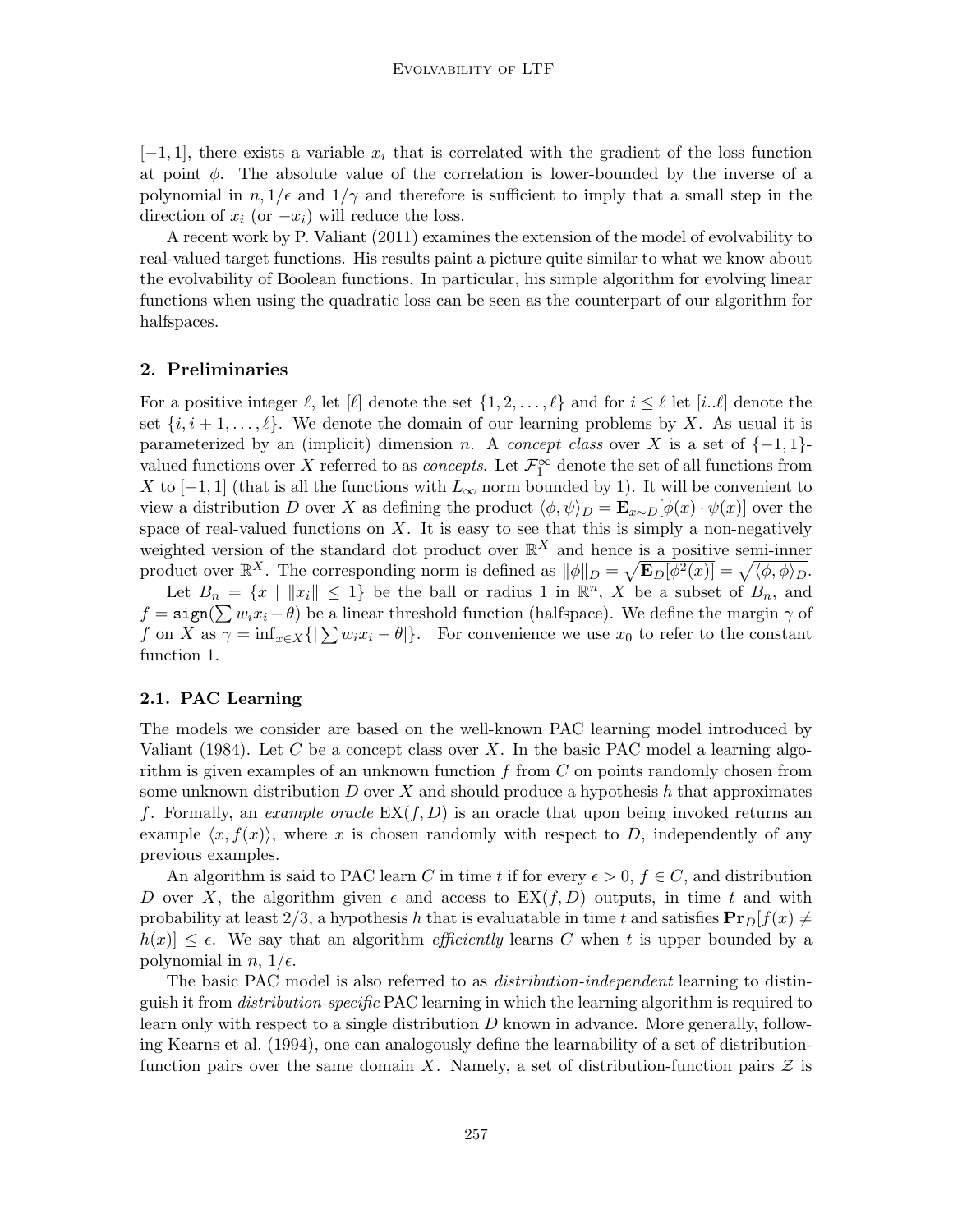PAC learnable if there exists a learning algorithm that learns  $f$  over  $D$  (as in the definition above) for every  $(D, f) \in \mathcal{Z}$ .

A weak learning algorithm [\(Kearns and Valiant, 1994\)](#page-18-9) is a learning algorithm that produces a hypothesis whose disagreement with the target concept is noticeably less than  $1/2$  (and not necessarily any  $\epsilon > 0$ ). More precisely, a weak learning algorithm produces a Boolean hypothesis h such that  $\mathbf{Pr}_D[f(x) \neq h(x)] \leq 1/2 - 1/p(n)$  for some fixed polynomial p.

#### 2.2. The Statistical Query Learning Model

In the *statistical query model* of [Kearns](#page-18-4) [\(1998\)](#page-18-4) the learning algorithm is given access to  $STAT(f, D)$  – a *statistical query oracle* for target concept f with respect to distribution D instead of EX(f, D). A query to this oracle is a function  $\psi : X \times \{-1, 1\} \rightarrow \{-1, 1\}$ . The oracle may respond to the query with any value v satisfying  $|\mathbf{E}_D[\psi(x, f(x))] - v| \leq \tau$  where  $\tau \in [0,1]$  is a real number called the *tolerance* of the query. An algorithm A is said to learn C in time t from statistical queries of tolerance  $\tau$  if A PAC learns C using  $STAT(f, D)$  in place of the example oracle. In addition, each query  $\psi$  made by A has tolerance  $\tau$  and can be evaluated in time t.

The algorithm is said to (efficiently) SQ learn C if t is polynomial in n and  $1/\epsilon$ , and  $\tau$ is lower-bounded by the inverse of a polynomial in n and  $1/\epsilon$ .

A correlational statistical query is a statistical query for a correlation of a function over X with the target [\(Bshouty and Feldman, 2002\)](#page-17-2). Namely the query function  $\psi(x, \ell) \equiv \phi(x) \cdot \ell$ for a function  $\phi \in \mathcal{F}_1^{\infty}$ . A concept class is said to be CSQ learnable if it is learnable by a SQ algorithm that uses only CSQ queries.

#### 2.3. Evolvability

We start by presenting a brief overview of the model. For a detailed description and intuition behind the various choices made in model the reader is referred to [\(Valiant, 2009;](#page-19-1) [Feldman, 2009a\)](#page-18-6). The goal of the model is to specify how organisms can acquire complex mechanisms via a resource-efficient process based on random mutations and guided by performance-based selection. The mechanisms are described in terms of the multi argument functions they implement. The performance of such a mechanism is measured by evaluating the agreement of the mechanism with some "ideal" behavior function. The value of the "ideal" function on some input describes the most beneficial behavior for the condition represented by the input. The evaluation of the agreement with the "ideal" function is derived by evaluating the function on a moderate number of inputs drawn from a probability distribution over the conditions that arise. These evaluations correspond to the experiences of one or more organisms that embody the mechanism.

Random variation is modeled by the existence of an explicit algorithm that acts on some fixed representation of mechanisms and for each representation of a mechanism produces representations of mutated versions of the mechanism. The model requires that the mutation algorithm be efficiently implementable. Selection is modeled by an explicit rule that determines the probabilities with which each of the mutations of a mechanism will be chosen to "survive" based on the performance of all the mutations of the mechanism and the probabilities with which each of the mutations is produced by the mutation algorithm.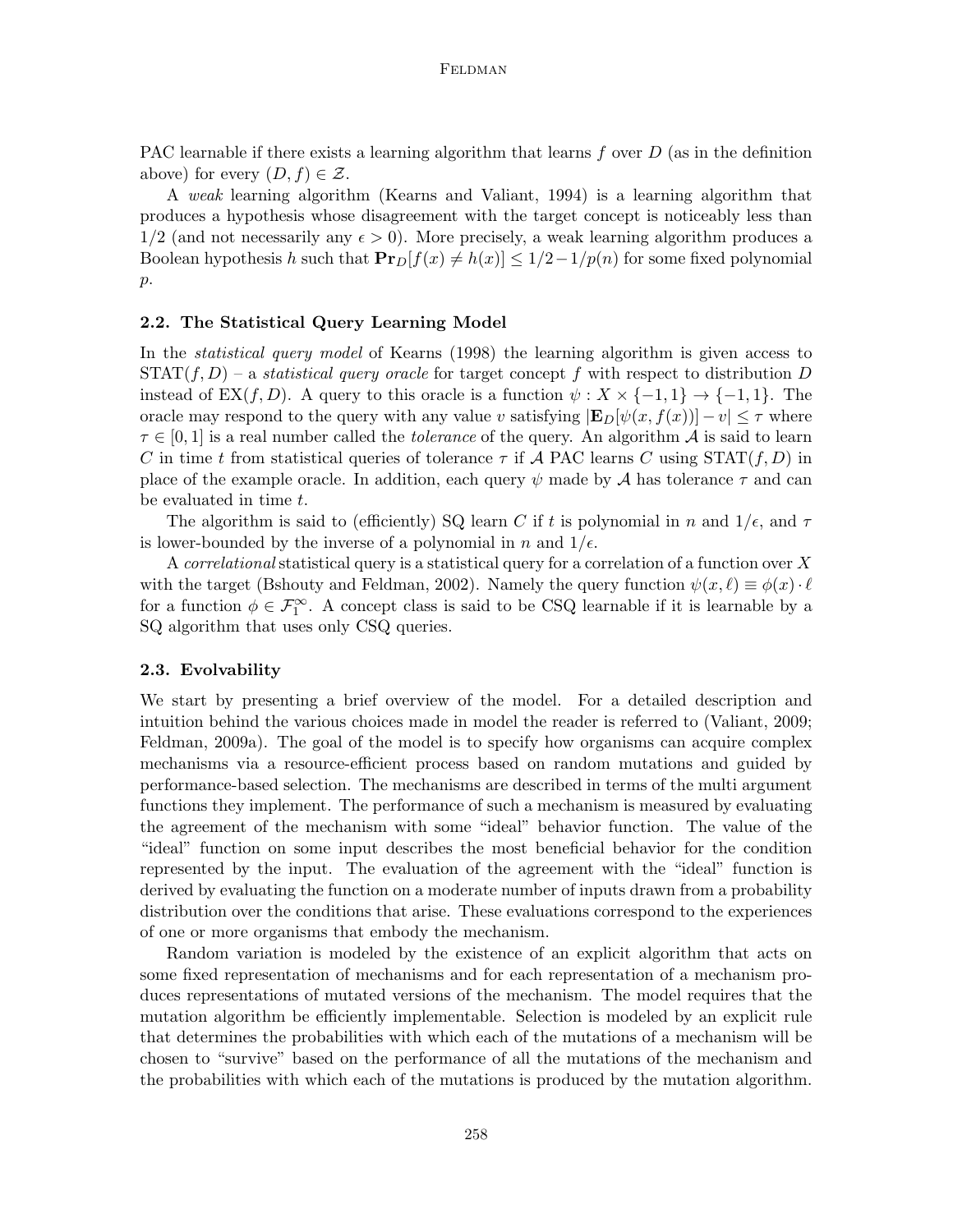As can be seen from the above description, a performance landscape (given by a specific "ideal" function and a distribution over the domain), a mutation algorithm, and a selection rule jointly determine how each step of an evolutionary process is performed. A class of functions  $C$  is considered evolvable if there exist a representation of mechanisms R and a mutation algorithm M such that for every "ideal" function  $f \in C$ , a sequence of evolutionary steps starting from any representation in  $R$  and performed according to the description above "converges" in a polynomial number of steps to f. This process is essentially PAC learning of  $C$  with the selection rule (rather than explicit examples) providing the only target-specific feedback. We now define the model formally using the notation from [\(Feldman, 2009a\)](#page-18-6).

#### 2.4. Definition of Evolvability

The description of an evolution algorithm  $A$  consists of the definition of the representation class R of possibly randomized hypotheses in  $\mathcal{F}_1^{\infty}$  and the description of polynomial time mutation algorithm that for every  $r \in R$  and  $\epsilon > 0$  outputs a random mutation of r.

**Definition 1** A evolution algorithm A is defined by a pair  $(R, M)$  where

- R is a representation class of functions over X with range in  $[-1, 1]$ .
- M is a randomized polynomial time algorithm that, given  $r \in R$  and  $\epsilon$  as input, outputs a representation  $r_1 \in R$  with probability  $\Pr_A(r,r_1)$ . The set of representations that can be output by  $M(r, \epsilon)$  is referred to as the neighborhood of r for  $\epsilon$  and denoted by Neigh<sub> $\mathcal{A}(r, \epsilon)$ .</sub>

A loss function L on a set of values Y is a non-negative mapping  $L: Y \times Y \to \mathbb{R}^+$ .  $L(y, y')$  measures the "distance" between the desired value y and the predicted value y'. In the context of learning Boolean functions using hypotheses with values in  $[-1, 1]$  we only consider functions  $L: \{-1, 1\} \times [-1, 1] \to \mathbb{R}^+$ . Valiant's original model only considers Boolean hypotheses and hence only the disagreement loss (or 0-1 loss) which is equal to  $L_{\Delta}(y, y') = y \cdot y'$ . It was shown in our earlier work [\(Feldman, 2009a\)](#page-18-6) that such loss is equivalent to the *linear loss*  $L_1(y, y') = |y' - y|$  over hypotheses with the range in [-1,1]. The other loss function we use here is the quadratic loss  $L_Q(y, y') = (y' - y)^2$  function. For a function  $\phi \in \mathcal{F}_1^{\infty}$  its performance relative to loss function L, distribution D over the domain and target function  $f$  is defined as

$$
LPerf_f(\phi, D) = 1 - 2 \cdot \mathbf{E}_D[L(f(x), \phi(x))]/L(-1, 1) .
$$

For an integer s, functions  $\phi, f \in \mathcal{F}_1^{\infty}$  over X, distribution D over X and loss function L, the empirical fitness LPerf<sub>f</sub>( $\phi$ , D, s) of  $\phi$  is a random variable that equals 1 − 1 s 2  $\frac{2}{L(-1,1)}\sum_{i\in[s]}L(f(z_i),\phi(z_i))$  for  $z_1,z_2,\ldots,z_s\in X$  chosen randomly and independently  $\alpha$ cording to  $\ddot{D}$ .

A number of natural ways of modeling selection were discussed in prior work [\(Valiant,](#page-19-1) [2009;](#page-19-1) [Feldman, 2009a\)](#page-18-6). For concreteness here we describe the selection rule used in Valiant's main definition in a slightly generalized version from [\(Feldman, 2009a\)](#page-18-6). In selection rule  $\texttt{SelNB}[L, t, p, s]$  p candidate mutations are sampled using the mutation algorithm. Then beneficial and neutral mutations are defined on the basis of their empirical fitness LPerf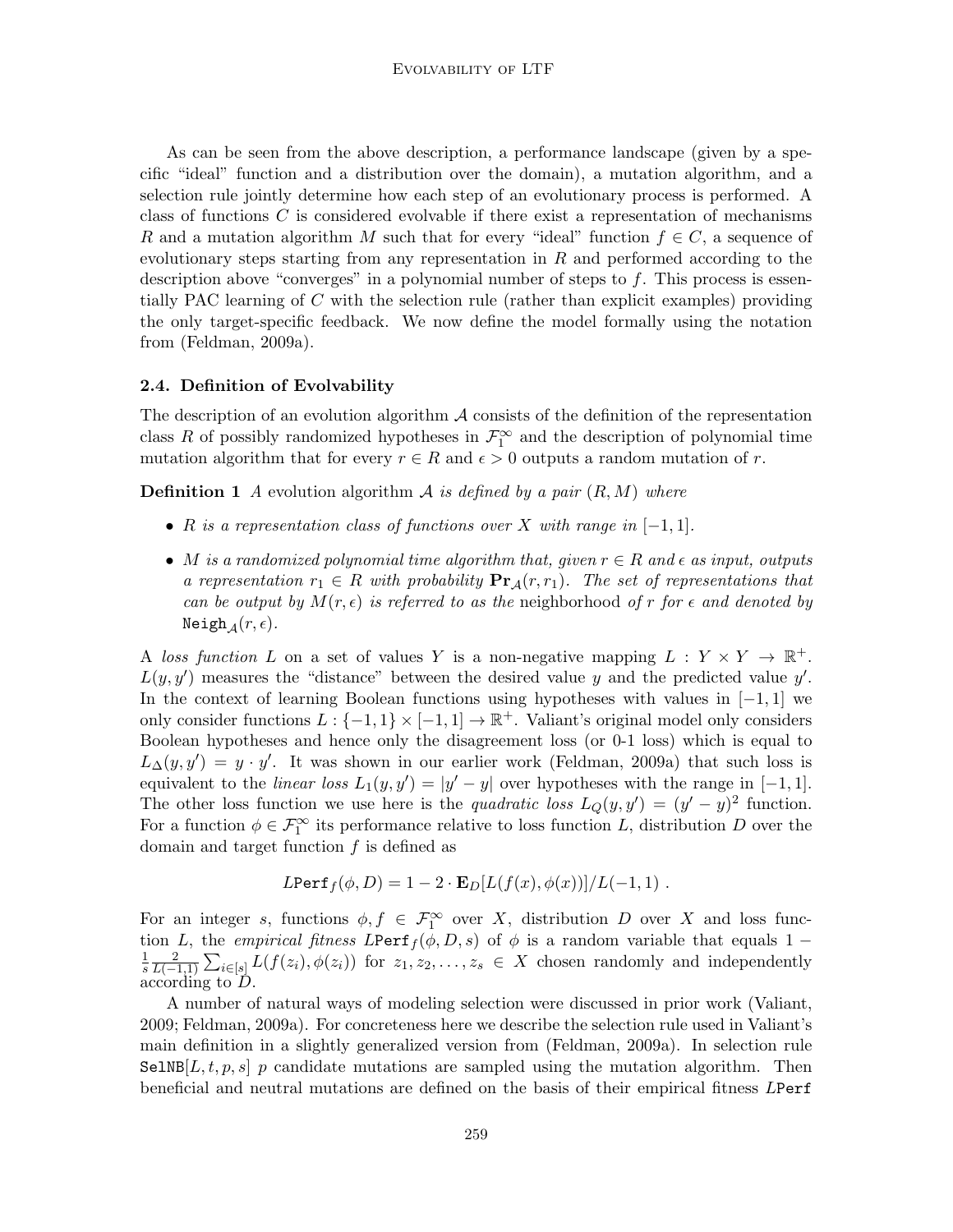in  $s$  experiments (or examples) using tolerance  $t$ . If some beneficial mutations are available one is chosen randomly according to their relative frequencies in the candidate pool. If none is available then one of the neutral mutations is output randomly according to their relative frequencies. If neither neutral or beneficial mutations are available, ⊥ is output to mean that no mutation "survived".

**Definition 2** For a loss function  $L$ , tolerance  $t$ , candidate pool size  $p$ , sample size  $s$ , selection rule  $\texttt{SelNB}[L, t, p, s]$  is an algorithm that for any function f, distribution D, mutation algorithm  $A = (R, M)$ , a representation  $r \in R$ , accuracy  $\epsilon$ , SelNB[L, t, p, s](f, D, A, r) outputs a random variable that takes a value  $r_1$  determined as follows. First run  $M(r, \epsilon)$  p times and let Z be the set of representations obtained. For  $r' \in Z$ , let  $\Pr_Z(r')$  be the relative frequency with which  $r'$  was generated among the  $p$  observed representations. For each  $r' \in Z \cup \{r\}$ , compute an empirical value of fitness  $v(r') = LPerf_f(r', D, s)$ . Let  $\mathtt{Bene}(Z) = \{r' \mid v(r') \geq v(r) + t\}$  and  $\mathtt{Neut}(Z) = \{r' \mid |v(r') - v(r)| < t\}.$  Then

- (i) if  $\text{Bene}(Z) \neq \emptyset$  then output  $r_1 \in \text{Bene with probability } \Pr_Z(r_1) / \sum_{r' \in \text{Bene}(Z)} \Pr_Z(r')$ ;
- (ii) if  $\text{Bene}(Z) = \emptyset$  and  $\text{Neut}(Z) \neq \emptyset$  then output  $r_1 \in \text{Neut}(Z)$  with probability  $\mathbf{Pr}_Z(r_1) / \sum_{r' \in \texttt{Neut}(Z)} \mathbf{Pr}_Z(r').$
- (iii) If  $\text{Neut}(Z) \cup \text{Bene}(Z) = \emptyset$  then output  $\bot$ .

A concept class C is said to be evolvable by an evolution algorithm  $\mathcal A$  guided by a selection rule Sel over distribution D if for every target concept  $f \in C$ , mutation steps as defined by  $A$  and guided by Sel will converge to  $f$ . For simplicity here we only consider the selection rule SelNB.

**Definition 3** For concept class C over X, distribution D, mutation algorithm  $\mathcal{A}$ , loss function L we say that the class C is evolvable over D by A with L if there exist polynomials  $1/t(n, 1/\epsilon)$ ,  $s(n, 1/\epsilon)$ ,  $p(n, 1/\epsilon)$  and  $g(n, 1/\epsilon)$  such that for every n,  $f \in C$ ,  $\epsilon > 0$ , and every  $r_0 \in R$ , with probability at least  $1 - \epsilon$ , a sequence  $r_0, r_1, r_2, \ldots$ , where  $r_i \leftarrow$ SelNB $[L, t, p, s](f, D, \mathcal{A}, r_{i-1})$  will have  $L$ Perf $_f(r_{g(n, 1/\epsilon)}, D) > 1 - \epsilon$ .

As in PAC learning, we say that a concept class C is evolvable if it is evolvable over all distributions by a single evolution algorithm (we emphasize this by saying *distribution*independently evolvable). Similarly, we say that a class of distribution-function pairs  $\mathcal Z$  is evolvable if the evolution algorithm is successful for all pairs  $(D, f) \in \mathcal{Z}$ .

We say that an evolution algorithm  $\mathcal A$  evolves C over D monotonically if with probability at least  $1-\epsilon$ , for every  $i \leq g(n,1/\epsilon)$ ,  $L$ Perf $f(r_i,D) \geq L$ Perf $f(r_0,D)$ , where  $g(n,1/\epsilon)$  and  $r_0, r_1, r_2, \ldots$  are defined as above. Note that since the evolution algorithm can be started in any representation, this is equivalent to requiring that with probability at least  $1 - \epsilon$ ,  $L$ Perf $_f(r_{i+1}, D) \geq L$ Perf $_f(r_i, D)$  for every  $i$ .

### <span id="page-7-0"></span>3. Lower Bounds on Distribution-Independent CSQ Learnability

In this section we demonstrate that conjunctions are not evolvable with Boolean loss (or the equivalent linear loss). We obtain this result by exploiting the equivalence of evolvability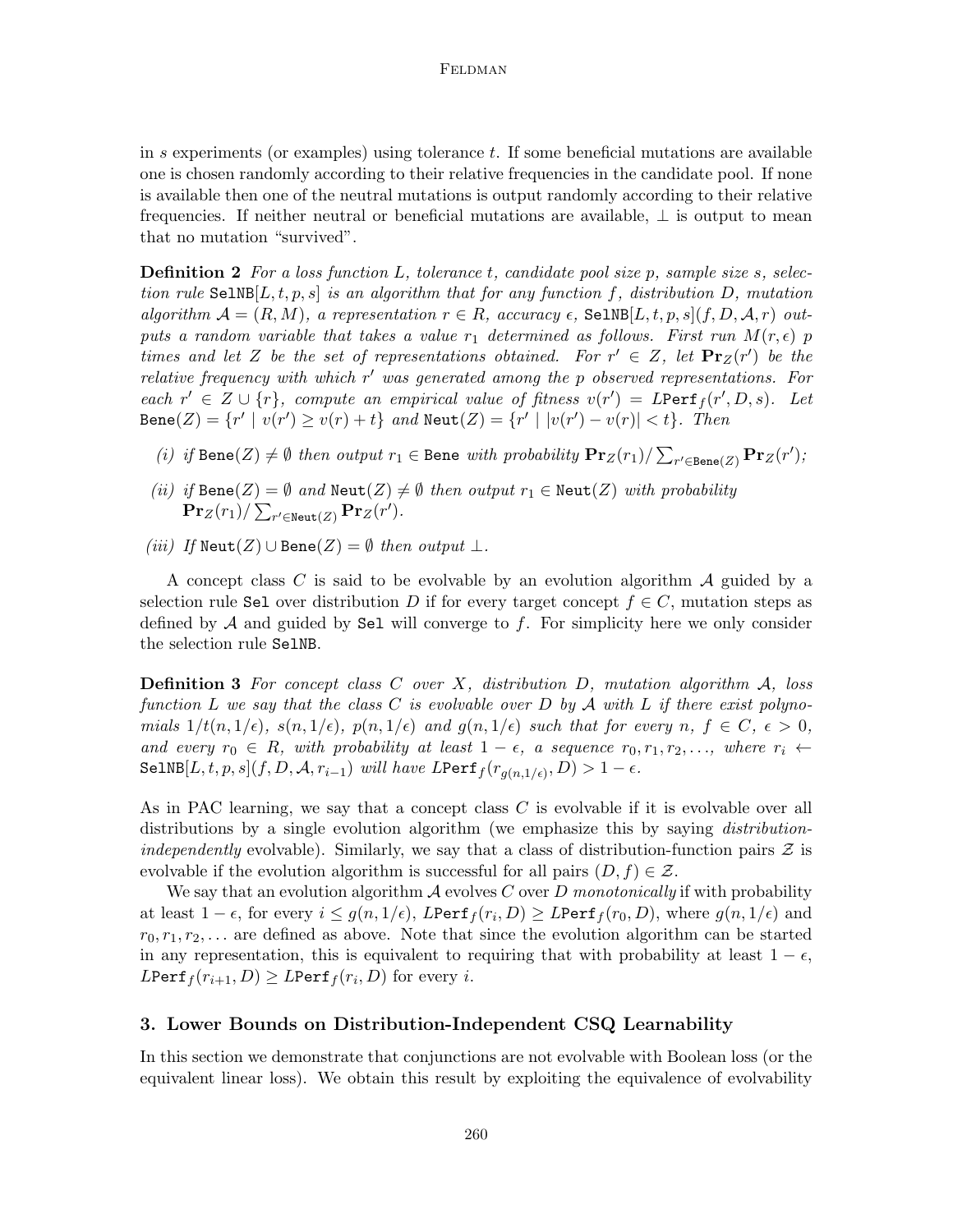with Boolean loss and efficient CSQ learnability. Our technique is based on a combinatorial parameter of a concept class C, referred to CSQD that lower bounds the complexity of distribution-independent  $\text{CSQ}$  learning of C. This parameter can be seen as a generalization of the approximation-based strong statistical query dimension given in our earlier work [\(Feldman, 2009b\)](#page-18-1) to the distribution-independent setting.

<span id="page-8-0"></span>**Definition 4** For a concept class C, and  $\epsilon, \tau > 0$  we define  $CSQD(C, \epsilon, \tau)$  as the smallest number d for which it holds that for every distribution D and function  $\psi \in \mathcal{F}_1^{\infty}$ , there exists a set of d functions  $G_{\psi} \subset \mathcal{F}_{1}^{\infty}$  and a Boolean function  $h_{\psi}$  such that for every  $f \in C$  and  $distribution D', at least one of the following conditions holds:$ 

- 1. there exists  $g \in G_{\psi}$  such that  $|\langle f, g \rangle_{D'} \langle \psi, g \rangle_{D}| \geq \tau$  or
- 2.  $\mathbf{Pr}_{D'}[f(x) \neq h_{\psi}(x)] \leq \epsilon$ .

We now give a simple proof that  $\text{CSQD}(C, \epsilon, \tau)$  lower bounds the number of correlational statistical queries of tolerance  $\tau$  required to learn C distribution-independently to accuracy  $\epsilon$ . Our proof is based on the proof of the analogous result for the strong SQ dimension [\(Feldman, 2009b\)](#page-18-1).

<span id="page-8-1"></span>**Theorem 5** If C is learnable by a deterministic CSQ algorithm that uses  $q(n, 1/\epsilon)$  queries of tolerance  $\tau(n, 1/\epsilon)$  then  $CSQD(C, \epsilon, \tau(n, 1/\epsilon)) \leq q(n, 1/\epsilon)$ .

**Proof** Let A be the assumed CSQ learning algorithm for C. Let  $\psi \in \mathcal{F}_1^{\infty}$  be any function and D be any distribution. The set  $G_{\psi}$  and function  $h_{\psi}$  are constructed as follows. Simulate algorithm A and for every correlational query  $(\phi_i \cdot \ell, \tau)$  add  $\phi_i$  to  $G_{\psi}$  and respond with  $\langle \psi, \phi_i \rangle_D = \mathbf{E}_D[\phi_i(x) \cdot \psi(x)]$  to the query. Continue the simulation until A outputs a hypothesis. Let  $h_{\psi}$  be the hypothesis output by  $\mathcal{A}$ .

First, by the definition of  $G_{\psi}$ ,  $|G_{\psi}| \leq q(n, 1/\epsilon)$ . Now, let f be any function in C and D' be a distribution. If there does not exist  $g \in G_{\psi}$  such that  $|\langle f, g \rangle_{D'} - \langle \psi, g \rangle_{D}| \ge \tau$  (the first condition) then for every correlational query function  $\phi_i \in G_{\psi}$ ,  $\langle \psi, \phi_i \rangle_D$  is within  $\tau$  of  $\langle f, \phi_i \rangle_{D}$ . Therefore the answers provided by our simulator are valid for the execution of A when the target function is  $f$  and the distribution is  $D'$ . That is they could have been returned by  $\text{STAT}(f, D')$  with tolerance  $\tau$ . Therefore, by the definition of A, the hypothesis  $h_{\psi}$  satisfies  $\mathbf{Pr}_{D'}[f(x) \neq h_{\psi}(x)] \leq \epsilon$  (the second condition).

#### 3.1. Conjunctions are not CSQ Learnable Distribution-Independently

We now demonstrate that for a carefully constructed set of distributions and conjunctions, no polynomial-size approximating set satisfying the conditions of Definition [4](#page-8-0) exists. Let  $U$ be the uniform distribution over  $X = \{0,1\}^n$ . For a set  $S \subseteq [n]$  we denote by  $t_S(x)$  a conjunction of the variables with indices in S and by  $\chi_S(x)$  the parity function of the variables with indices in  $S$ . A well-known fact about the Fourier representation of conjunctions (e.g. [Jackson, 1997\)](#page-18-10) is that

$$
t_S(x) = -1 + 2^{-|S|+1} \sum_{I \subseteq S} \chi_I(x) .
$$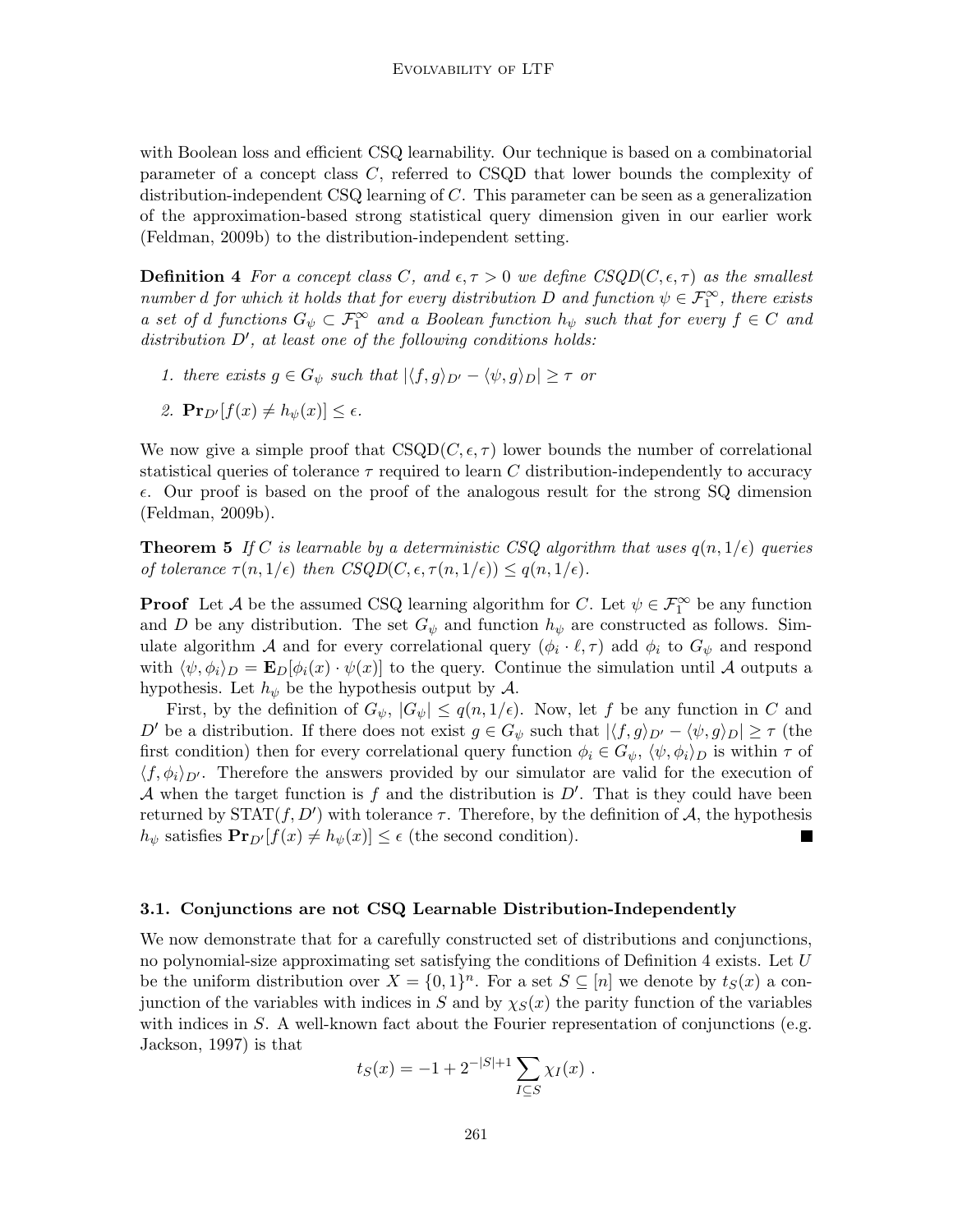To obtain the desired lower bound we note that any pair  $(D, g)$  where g is a real-valued function over  $\{0,1\}^n$  and D is a distribution can be viewed as a real-valued function  $g'(x) =$  $g(x)D(x)/U(x) = 2^n \cdot g(x)D(x)$ . Here and below  $D(x)$  refers to the probability density function of D. By definition, for every x,  $g(x)D(x) = g'(x)U(x)$  and therefore for any real-valued function h,  $\langle h, g \rangle_D = \langle h, g' \rangle_U$ . This simple transformation allows us to view distribution-function pairs as functions over the uniform distribution and vice versa.

The basis of our constructions are functions whose Fourier transform equals to the Fourier transform of  $t_S(x)$  but with all the Fourier coefficients for non-empty sets of size at most  $k/3$  removed (the Fourier coefficient of the empty set is simply the constant term). We claim that these functions can be seen as conjunctions over a close-to-uniform distribution.

<span id="page-9-1"></span>**Lemma 6** Let  $k \geq 9$  be an integer divisible by 3 and let  $S \subset [n]$  be any set of size k. There exists a function  $\theta_S(x)$  and distribution  $D_S$  such that for every point x,  $D_S(x)t_S(x)$  =  $U(x)\theta_S(x)$  and in addition

1. 
$$
\theta_S(x) = \alpha \left( -1 + 2^{-|S|+1} + 2^{-|S|+1} \cdot \sum_{I \subseteq S, |I| > k/3} \chi_I(x) \right)
$$
 for a constant  $\alpha \in [2/3, 2]$ .

2. for every 
$$
x
$$
,  $D_S(x)/U(x) \in [1/3, 3]$ .

**Proof** Let  $\phi_S(x) = -1 + 2^{-k+1} + 2^{-k+1} \cdot \sum_{I \subseteq S, |I| > k/3} \chi_I(x)$ , in other words  $t_S$  with all the parities for subsets of size  $i \in [k/3]$  removed. Note that the total number of parities that were removed from  $t_S(x)$  is  $\sum_{i \in [k/3]} {k \choose i}$ <sup>k</sup><sub>i</sub>). Note that  $2^{-k} \sum_{i \in [k/3]} {k \choose i}$  $\binom{k}{i}$  upper bounds the probability that in k flips of a fair coin at most  $k/3$  coins will come out as heads. As is well-known, this probability is a monotone decreasing function of k and for  $k = 9$  is less than 1/4. This implies that for  $k \geq 9$ ,  $\sum_{i \in [k/3]} {k \choose i}$  $\binom{k}{i} < 2^{k-2}$ . Therefore for every x,

$$
|t_S(x) - \phi_S(x)| \leq 2^{-k+1} \left| \sum_{I \subseteq S, |I| \in [k/3]} \chi_I(x) \right| < 2^{-k+1} \cdot 2^{k-2} = 1/2.
$$

This implies that for every x,  $sign(\phi_S(x)) = sign(t_S(x))$  and  $L_1(\phi_S) = \mathbf{E}_U[|\phi_S(x)|] \in$ [1/2,3/2]. Now let  $D_S(x) = U(x) \cdot |\phi_S(x)|/L_1(\phi_S)$  and  $\theta_S(x) = \phi_S(x)/L_1(\phi_S)$ . This definition implies that  $\sum_{x\in X} D_S(x) = \mathbf{E}_U[ |\phi_S(x)| ]/L_1(\phi_S) = 1$ . Hence  $D_S(x)$  is a valid probability density function over  $\{0,1\}^n$ . Further,  $D_S(x)t_S(x) = U(x)\theta_S(x)$ . In other words the conjunction  $t<sub>S</sub>$  over the distribution  $D<sub>S</sub>$  can be viewed as the function  $\theta<sub>S</sub>(x)$  over the uniform distribution. Finally, note that  $\alpha = 1/L_1(\phi_S) \in [2/3, 2]$  and  $D_S(x)/U(x) =$  $|\phi_S(x)|/L_1(\phi_S) \in [1/3, 3].$ 

We now establish that the number of monotone conjunctions of  $k$  variables such any two conjunctions share at most  $k/3$  variables is large.

**Lemma 7** For any integer  $k \in [9..n/2]$  divisible by 3, there exists a set  $\mathcal{S}_k \subseteq 2^{[n]}$ , such that

- <span id="page-9-0"></span>• for every  $S \in \mathcal{S}_k$ ,  $|S| = k$ ;
- for every distinct  $S, T \in \mathcal{S}_k$ ,  $|S \cap T| \leq k/3$ ;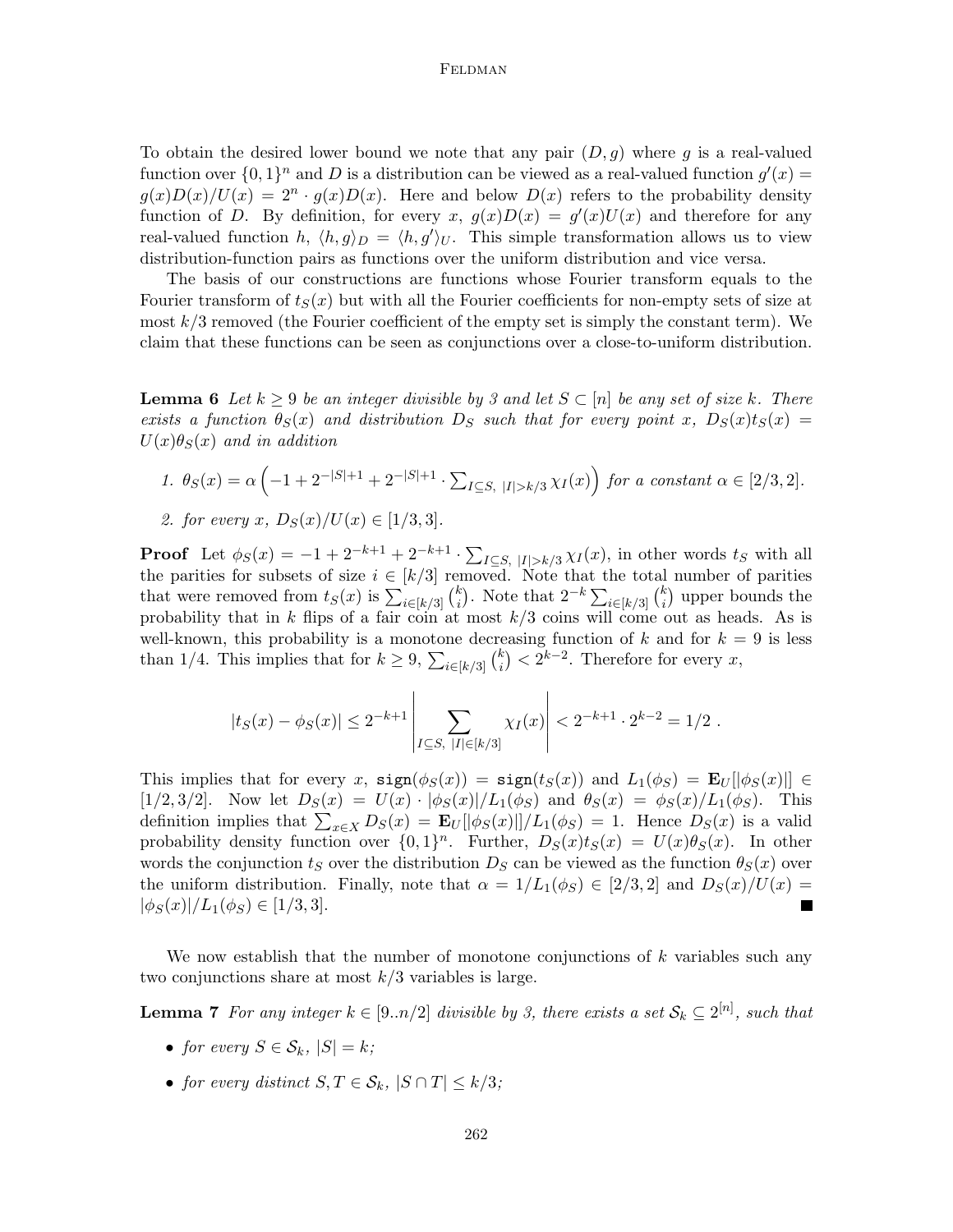•  $|S_k| > (n/(8k))^{k/3} + 1$ .

**Proof** There are  $\binom{n}{k}$  $\binom{n}{k}$  different size-k subsets of  $[n]$  and each subset of size k shares more than  $k/3$  elements with at most  $\binom{k}{k}$  $\binom{k}{k/3}\binom{n-k/3}{2k/3}$  other subsets of size k. Hence by greedily constructing  $S_k$  we will obtain at least

$$
\frac{\binom{n}{k}}{\binom{k}{k/3}\binom{n-k/3}{2k/3}} = \frac{1}{\binom{k}{k/3}} \cdot \frac{n! \cdot (2k/3)!}{(n-k/3)! \cdot k!} > \frac{1}{2^k} \cdot \frac{n \cdot (n-1) \cdots (n-k/3+1)}{k \cdot (k-1) \cdots (2k/3+1)} \ge 2^{-k} \left(\frac{n}{k}\right)^{k/3} = \left(\frac{n}{8k}\right)^{k/3}
$$

subsets.

<span id="page-10-1"></span>We are now ready to show that conjunctions of superconstant size are not CSQ learnable to subconstant accuracy. Let  $C_k$  denote the concept class of conjunctions of size at most k.

**Theorem 8** If  $C_k$  is CSQ learnable to accuracy  $\epsilon \leq 2^{-k}/6$  by a deterministic algorithm that uses q queries of tolerance  $\tau$  then  $q/\tau^2 \geq (\frac{n}{81})$  $\frac{n}{8k})^{k/3}/16$ .

**Proof** We apply Theorem [5](#page-8-1) to the assumed CSQ algorithm for  $C_k$  and obtain that  $\text{CSQD}(C_k, \epsilon, \tau) \leq q$ . Let  $\psi(x) \equiv \alpha \left( -1 + 2^{-k+1} \right)$  and D be the uniform distribution. By the Definition [4,](#page-8-0) there exists a set  $G$  of  $q$  functions and a Boolean function  $h$  such that for every  $f \in C_k$  and distribution D' at least one of the following conditions holds:

- 1.  $\mathbf{Pr}_{D'}[f(x) \neq h(x)] \leq \epsilon$  or
- 2. there exists  $g \in G$  such that  $|\langle f, g \rangle_{D'} \langle \psi, g \rangle_{U}| > \tau$ .

Let  $\mathcal{S}_k$  be the set given by Lemma [7](#page-9-0) and  $S \in \mathcal{S}_k$ . We apply these conditions to  $f = t_S$  and distribution  $D_S$  defined in Lemma [6](#page-9-1) to obtain that  $\mathbf{Pr}_{D_S}[t_S(x) \neq h(x)] \leq \epsilon$  or there exists  $g \in G$  such that  $|\langle t_S, g \rangle_{D_S} - \langle \psi, g \rangle_U| \geq \tau$ . We first consider the implications of the first condition. By our assumption  $\epsilon \leq 2^{-k}/6$ . For any two subsets  $S, T \in \mathcal{S}_k$ ,  $\mathbf{Pr}_U[t_S \neq t_T] >$  $2^{-k}$ . This implies that if  $\mathbf{Pr}_{D_S}[t_S \neq h] \leq \epsilon$  then

<span id="page-10-0"></span>
$$
\mathbf{Pr}_U[t_S \neq h] = \sum_{t_S(x) \neq h(x)} U(x) \leq^{\ast} \sum_{t_S(x) \neq h(x)} 3 \cdot D_S(x) = 3 \cdot \mathbf{Pr}_{D_S}[t_S \neq h] \leq 3\epsilon \leq 2^{-k}/2 ,
$$
\n(1)

where (\*) is implied by property 2 in Lemma [6.](#page-9-1) Further,  $Pr_U[t_T \neq h] \geq Pr_U[t_S \neq h]$  $t_T$ ] –  $Pr_U[t_S \neq h] > 2^{-k/2}$  and hence, by the same argument as equation [\(1\)](#page-10-0),

$$
\mathbf{Pr}_{D_T}[t_T \neq h] \ge \mathbf{Pr}_U[t_T \neq h]/3 > (2^{-k}/2)/3 = 2^{-k}/6 \ge \epsilon
$$
.

In other words, h can be  $\epsilon$ -close to at most one conjunction  $t_S$  for  $S \in \mathcal{S}_k$ .

Now consider a subset S for which the second condition holds. By the definition of  $D<sub>S</sub>$ ,  $\langle t_S, g \rangle_{D_S} = \langle \theta_S, g \rangle_U$  and therefore the second condition is equivalent to

$$
|\langle \theta_S - \psi, g \rangle_U| \geq \tau.
$$

We observe that  $\theta_S - \psi = \alpha 2^{-k+1} \cdot \sum_{I \subseteq S, |I| > k/3} \chi_I$  and hence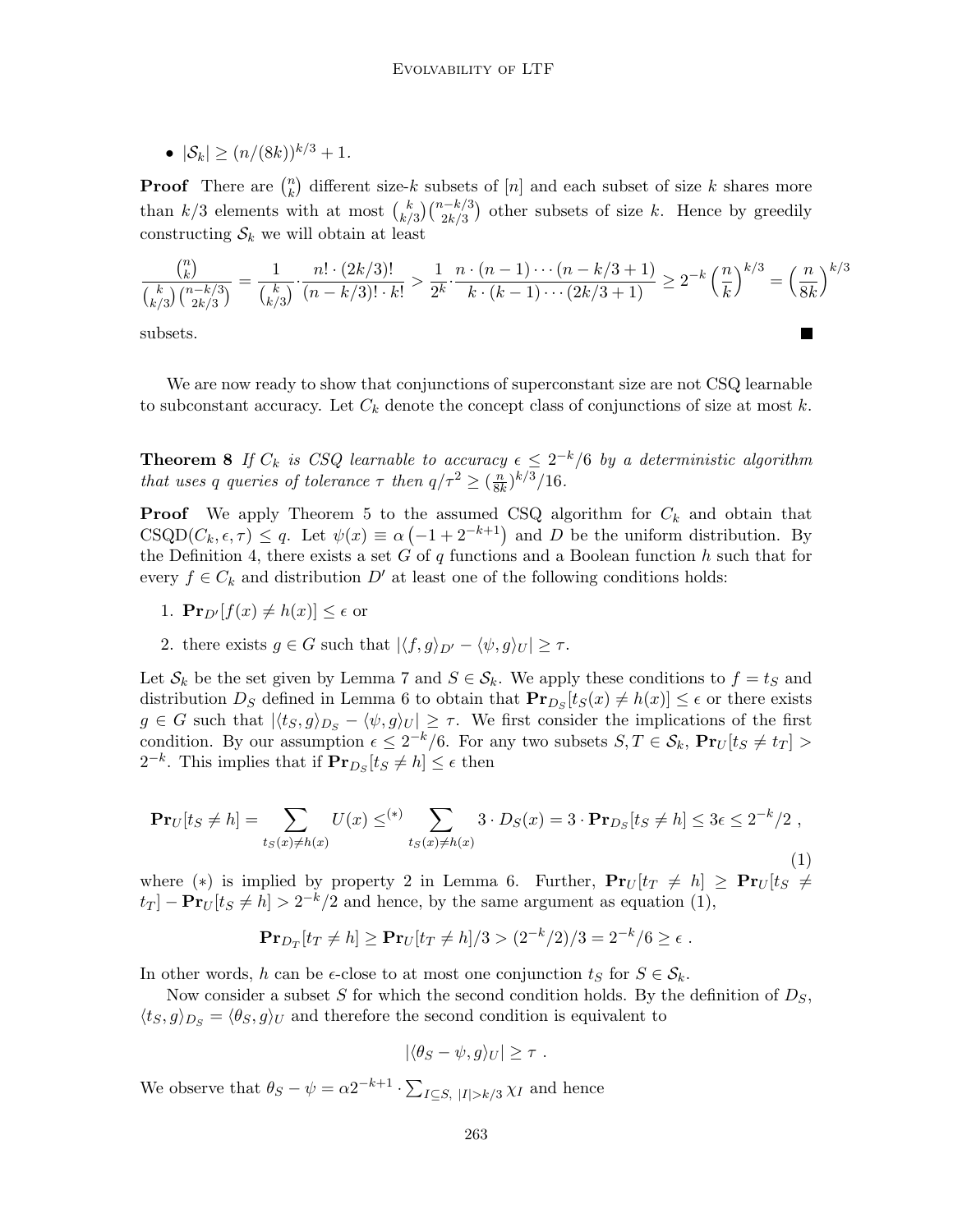<span id="page-11-1"></span>
$$
\tau \leq \left| \langle \alpha 2^{-k+1} \cdot \sum_{I \subseteq S, \ |I| > k/3} \chi_I, g \rangle_U \right| \leq \alpha 2^{-k+1} \cdot \sum_{I \subseteq S, \ |I| > k/3} |\langle \chi_I, g \rangle_U|. \tag{2}
$$

Equation [\(2\)](#page-11-1) implies that there exists  $I_S \subseteq S$  such that  $|I_S| > k/3$  and

$$
|\langle \chi_{I_S}, g \rangle_U| \geq \tau \cdot 2^{k-1}/(\alpha 2^k) \geq \tau/(2 \cdot \alpha) \geq \tau/4.
$$

We now need two crucial observations:

- 1. For distinct  $S, T \in \mathcal{S}_k, I_S \neq I_T$ . This is true since  $I_S$  is a subset of size at least  $k/3+1$ of S and S shares at most  $k/3$  elements with T (of which  $I_T$  is a subset).
- 2. For any function  $g \in \mathcal{F}_1^{\infty}$ , there exist at most  $16/\tau^2$  sets I such that  $|\langle \chi_I, g \rangle_U| \ge \tau/4$ . This is true since  $\langle \chi_I, g \rangle_U$  is simply the Fourier coefficient of g with index I denoted by  $\hat{g}(I)$ . Parseval's identity states that  $\sum_{I \subseteq [n]} \hat{g}(I)^2 = ||g||_U^2 \leq 1$  and therefore no more than  $16/\tau^2$  Fourier coefficients of g can be larger than  $\tau/4$ .

Combining these two observations gives that the number of subsets of  $S_k$  for which the second condition holds is at most  $16 \cdot q/\tau^2$ . By combining this with the fact that the first condition can hold for at most one set in  $\mathcal{S}_k$  we obtain that  $16 \cdot q/\tau^2 \geq |\mathcal{S}_k| - 1 \geq (\frac{n}{8k})$  $\frac{n}{8k})^{k/3}.$ 

**Remark 9** Theorem [8](#page-10-1) also applies to CSQ learning by randomized algorithms since a randomized algorithm for the set of conjunction-distribution pairs we consider can be converted to a non-uniform deterministic algorithm via a standard transformation [\(Bshouty and Feld](#page-17-2)[man, 2002\)](#page-17-2).

<span id="page-11-2"></span>**Corollary 10** For any  $k = \omega(1)$  and  $\epsilon = o(1)$ ,  $C_k$  is not evolvable to accuracy  $\epsilon$ .

Interestingly, conjunctions are known to be weakly CSQ learnable distribution-independently. Therefore Corollary [10](#page-11-2) also implies that traditional boosting algorithms [\(Schapire, 1990;](#page-19-7) [Freund, 1995\)](#page-18-11) cannot be adapted to CSQ learning (and hence evolvability).

#### <span id="page-11-0"></span>4. Evolvability of Halfspaces with Non-Linear Loss Functions

In this section we demonstrate that halfspaces are evolvable distribution-independently for a wide class of loss functions using a polynomial in n,  $1/\epsilon$  and  $1/\gamma$  amount of resources. Here  $\gamma$ is the margin of the target halfspace on the domain X of the learning problem. For example, if we set  $X = \{-1/\sqrt{n}, 1/\sqrt{n}\}^n$  (or the Boolean hypercube scaled to fit in the unit ball  $B_n$ ) then all functions that can be represented by a halfspace with integer weights upperbounded in absolute value by m, will have the margin of at least  $1/(nm)$ . Consequently, our result implies that such functions are evolvable distribution-independently over the Boolean hypercube for any  $m$  upper-bounded by a polynomial in  $n$ . This class of functions includes conjunctions, disjunctions, decision lists of length  $O(\log n)$  and majority functions. The mutation algorithm we use is very simple and natural for evolving halfspaces. The only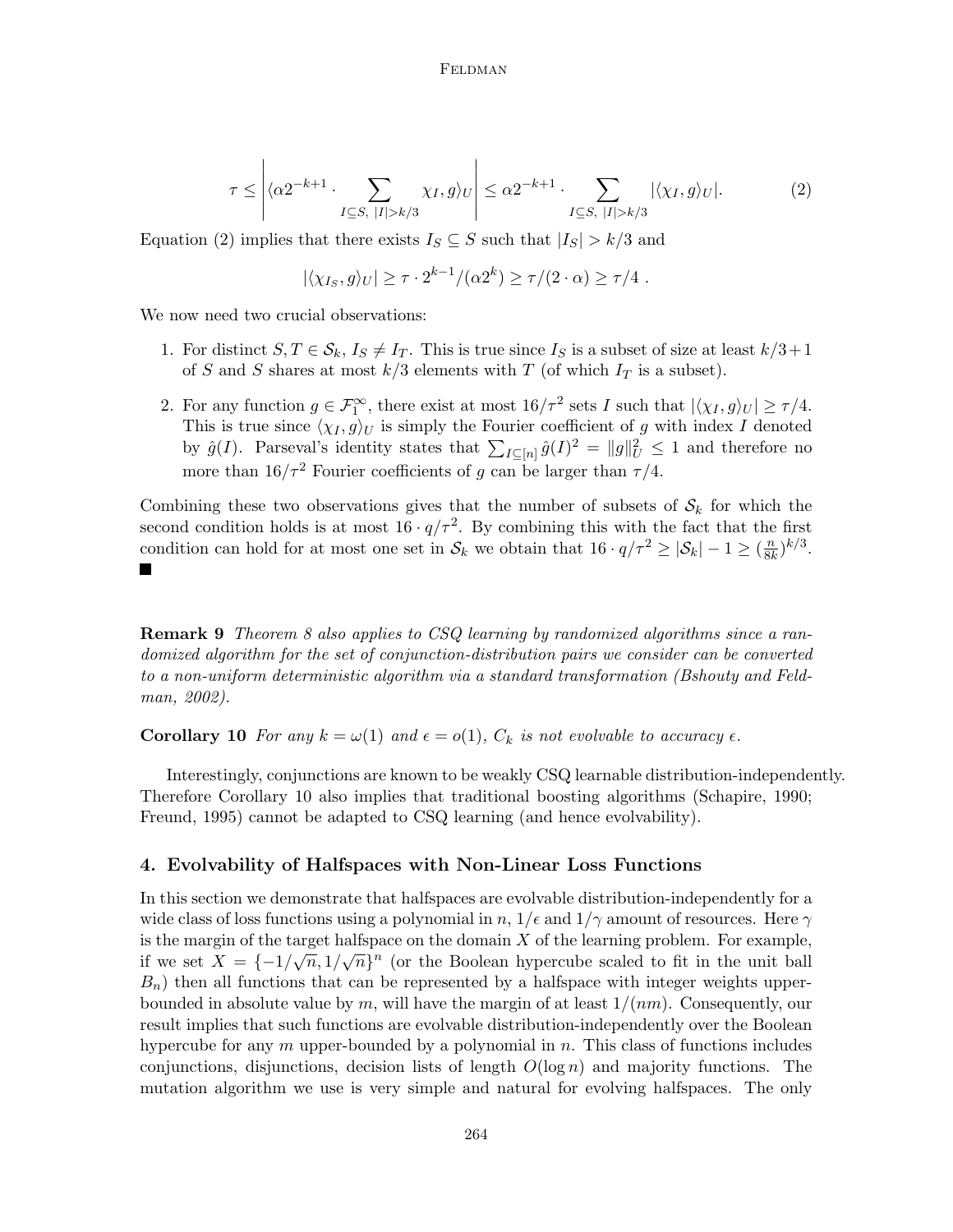operations it requires are adding  $\alpha \cdot x_i$  to the current function for a real  $\alpha$  and "clipping" the values of the function outside of  $[-1, 1]$ .

A more general way to describe this result is to take the domain to be  $B_n$  and define the margin relative to the support of the target distribution. Specifically, let  $\texttt{HS}_{\gamma}$  denote the set of distribution-function pairs over  $B_n$  such that  $(D, f) \in HS_\gamma$ , if (and only if) f can be represented by a halfspace with margin  $\gamma$  on the support of distribution D (for brevity we use "margin on D" to refer to the margin on the support of D). For  $X \subseteq B_n$ , we denote by  $\text{HS}_{\gamma}(X)$  the set of all functions that can be represented by a halfspace with margin  $\gamma$  on  $X$ .

Our proof of evolvability relies on the lemma which proves that for every current hypothesis  $\phi \in \mathcal{F}_1^{\infty}$ , there exists an efficiently computable and small neighborhood  $N(\phi)$  of  $\phi$  such that for every target halfspace f with margin  $\gamma$  on distribution D, if the fitness of  $\phi$  is not  $\epsilon$ -close to the optimum then there exist  $\phi' \in N$  whose fitness is observably higher than the fitness of  $\phi$ . Following [Kanade et al.](#page-18-2) [\(2010\)](#page-18-2), we refer to such function N as strictly beneficial neighborhood function. Strictly beneficial neighborhood function immediately implies monotone evolvability from any starting function [\(Feldman, 2009b\)](#page-18-1). To see this observe that for a mutation algorithm that produces a random member of the strictly beneficial neighborhood, every step of the evolution algorithm will increase performance by an inverse-polynomial amount until it reaches  $1 - \epsilon$ . Further, as was observed by [Kanade et al.](#page-18-2) [\(2010\)](#page-18-2), it also implies evolvability when the target function is allowed to change gradually, or drift.

We first show the existence of a strictly beneficial neighborhood function for halfspaces with the quadratic loss function and then examine the conditions on the loss function that allow a similar argument to go through. For  $a \in \mathbb{R}$ , define the "clipping" function

$$
P_1(a) \triangleq \begin{cases} a & |a| \le 1 \\ \text{sign}(a) & \text{otherwise.} \end{cases}
$$

<span id="page-12-0"></span>**Theorem 11** For  $\phi(x) \in \mathcal{F}_1^{\infty}$ , let

$$
N_{\alpha}(\phi) = \{ P_1(\phi + \alpha' \cdot x_i) \mid i \in [0..n], \ |\alpha'| = \alpha \} \cup \{\phi\}.
$$

For every halfspace f with margin  $\gamma$  on distribution D over  $B_n$  and every  $\epsilon > 0$ , there exists  $\phi' \in N_\alpha(\phi)$  for which

$$
||f - \phi'||_D^2 \le \max \{ ||f - \phi||_D^2 - \alpha^2, \epsilon \},
$$

where  $\alpha = \frac{\epsilon \gamma}{3}$  $rac{\epsilon \gamma}{3\sqrt{n}}$ .

**Proof** Let  $f = \text{sign}(\sum_{i \in [n]} w_i x_i - \theta)$  be the representation of f that has margin  $\gamma$  on D. Note that we can assume that  $|\theta| \leq 1$  since for every point  $x \in B_n$ ,  $\sum_{i \in [n]} w_i x_i \leq$  $||w||^2 \cdot ||x||^2 \leq 1$ . The claim holds if  $||f - \phi||_D^2 \leq \epsilon$ . We can therefore assume that  $||f - \phi||_D^2 > \epsilon$ . In particular, since for every  $a \in [-2,2], |a| \ge a^2/2$  we obtain that  $\mathbf{E}_D[|f - \phi|] \ge \epsilon/2$ .

For every x in the support of D,  $f(x) - \phi(x)$  has the same sign as  $f(x)$  and therefore also the same sign as  $\sum_{i \in [n]} w_i x_i - \theta$ . Therefore,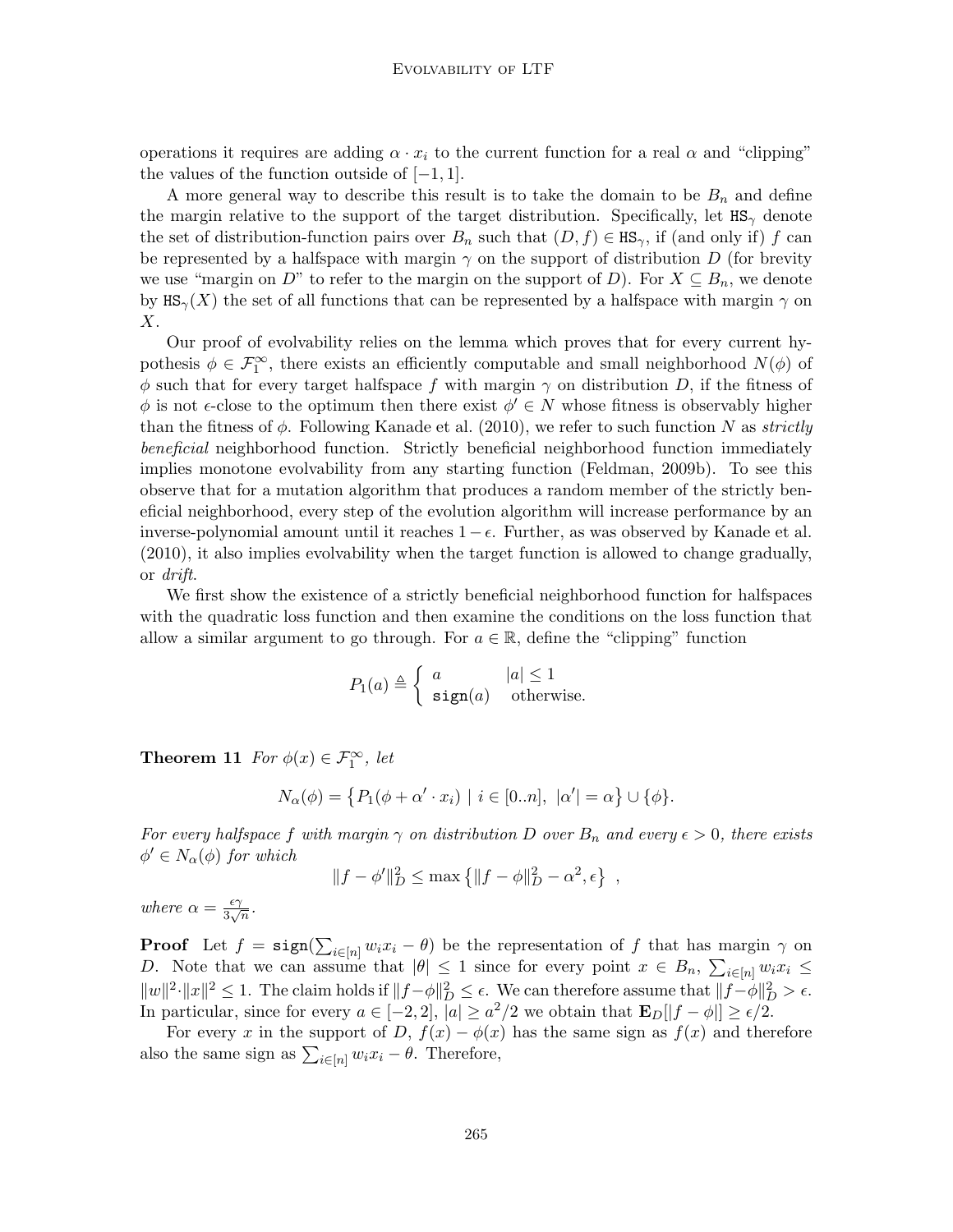<span id="page-13-0"></span>
$$
\mathbf{E}_D\left[(f-\phi)\left(\sum_{i\in[n]}w_ix_i-\theta\right)\right] \ge \gamma \mathbf{E}_D[|f-\phi|] \ge \epsilon \gamma/2.
$$
 (3)

At the same time, using the Cauchy-Schwartz inequality we can obtain

$$
\mathbf{E}_{D}\left[(f-\phi)\left(\sum_{i\in[n]}w_{i}x_{i}-\theta\right)\right] \leq \sum_{i\in[n]}|w_{i}|\cdot|\mathbf{E}_{D}[(f-\phi)x_{i}]|+|\theta|\cdot|\mathbf{E}_{D}[(f-\phi)]|
$$
  

$$
\leq \sqrt{\theta^{2}+\sum_{i\in[n]}w_{i}^{2}}\cdot\sqrt{\sum_{i\in[0..n]}\mathbf{E}_{D}[(f-\phi)x_{i}]^{2}}
$$
  

$$
\leq \sqrt{2}\sqrt{\sum_{i\in[0..n]}\mathbf{E}_{D}[(f-\phi)x_{i}]^{2}}.
$$
 (4)

By combining equations [\(3\)](#page-13-0) and [\(4\)](#page-13-1) we obtain that

<span id="page-13-1"></span>
$$
\sum_{i\in[0..n]} \mathbf{E}_D[(f-\phi)x_i]^2 \geq (\epsilon \gamma)^2/8.
$$

From here we can conclude that there exists  $j \in [0..n]$  such that

<span id="page-13-2"></span>
$$
|\mathbf{E}_D[(f-\phi)x_j]| \ge \epsilon \gamma / \sqrt{8(n+1)} \ge \epsilon \gamma / (3\sqrt{n}).\tag{5}
$$

Г

Now we claim that a step in the direction of  $x_j$  from  $\phi$  will decrease the distance (in  $\|\cdot\|_D$  norm) to f. Formally,

**Lemma 12** Let  $\alpha' = \alpha \cdot \text{sign}(\mathbf{E}_D[(f - \phi)x_j])$ , where  $\alpha = \frac{\epsilon \gamma}{3\alpha'}$  $rac{\epsilon \gamma}{3 \sqrt{n}}$  (as defined in the statement of the theorem). Then

$$
||f - (\phi + \alpha' \cdot x_j)||_D^2 \le ||f - \phi||_D^2 - \alpha^2.
$$

Proof

$$
||f - (\phi + \alpha' \cdot x_j)||_D^2 = ||f - \phi||_D^2 + \alpha'^2 ||x_j||_D^2 - 2\langle f - \phi, \alpha' \cdot x_j \rangle_D.
$$

To obtain the claim it remains to observe that  $||x_j||_D^2 \leq 1$  and that

$$
2\langle f - \phi, \alpha' \cdot x_j \rangle_D = 2\alpha' \mathbf{E}_D[(f - \phi)x_j] \ge 2\alpha'^2 = 2\alpha^2.
$$

Now let  $\phi' = P_1(\phi + \alpha' \cdot x_j)$ . If for a point  $x, \phi'(x) = \phi(x) + \alpha' \cdot x_j$  then clearly  $f(x) - \phi'(x) = f(x) - (\phi(x) + \alpha' \cdot x_j)$ . Otherwise, if  $|\phi(x) + \alpha' \cdot x_j| > 1$  then  $\phi'(x) =$  $\texttt{sign}(\phi(x)+\alpha' \cdot x_j)$  and for any value  $f(x) \in \{-1,1\}$ ,  $|f(x)-\phi'(x)| \leq |f(x)-(\phi(x)+\alpha' \cdot x_j)|$ . This implies that

$$
||(f - \phi')||_D^2 \le ||f - (\phi + \alpha' \cdot x_j)||_D^2 \le ||f - \phi||_D^2 - \alpha^2.
$$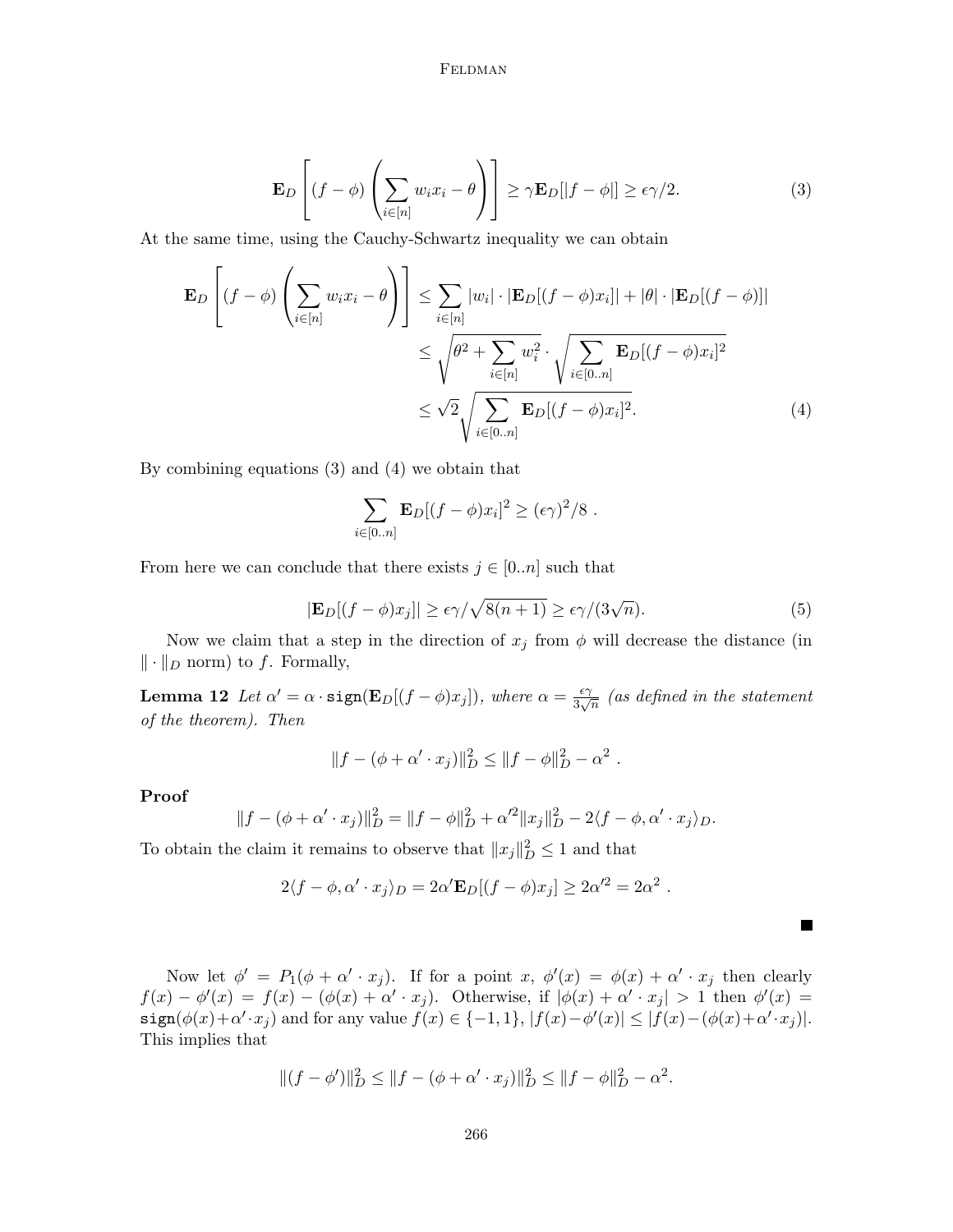By definition,  $\phi' \in N_\alpha(\phi)$  and hence we obtain the claimed result.

We now demonstrate that a similar result can be obtained under several mild conditions on the loss function. In essence, we require that the loss function can be well approximated by a linear function with a slope that is not too close to 0. Formally,

**The State** 

**Definition 13** For positive constants a, A and B we say that a loss function  $L: \{-1,1\} \times$  $[-1, 1] \rightarrow \mathbb{R}^+$  is well-behaved with bounds  $a, A, B$  if

- 1.  $L(-1,-1) = L(1,1) = 0;$
- 2.  $L(1,-1) = L(-1,1) = 2$ ;
- 3. for  $\ell \in \{-1, 1\}$ ,  $L(\ell, z)$  is twice differentiable in [-1,1] (the differentiation is always in the second variable);
- 4. for  $\ell \in \{-1, 1\}, L'(\ell, \ell) = 0$  and  $-\ell \cdot L'(\ell, \ell(1-z)) \geq A \cdot L(\ell, \ell(1-z))^a$ ;
- 5. for  $\ell \in \{-1, 1\}$ , for every  $z \in [-1, 1]$ ,  $L''(\ell, z) \leq B$ .

We remark that condition (2) is for convenience only and can be achieved by scaling any loss function satisfying the other conditions. Condition (4) ensures that the loss function is monotone (that is for all  $y, y' \in [-1, 1]$ , if  $y \le y'$  then  $L(-1, y) \le L(-1, y')$  and  $L(1, y') \le$  $L(1, y)$  and that it has a non-negligible slope whenever the loss itself is non-negligible. Condition  $(5)$  ensures that the linear approximation to L dominates the remainder term in the Taylor series. A simple example of a well-behaved loss function is  $L(y, z) = |y-z|^c/2^{c-1}$ for any constant  $c \geq 2$ . It is also easy to see that any convex combination of well-behaved loss functions is well-behaved. Note that the linear loss function is not twice differentiable on [−1, 1] and also does not satisfy condition (4). Hence our result for linear threshold functions does not contradict the lower bound for conjunctions. We now prove a generalization of Theorem [11](#page-12-0) to well-behaved loss functions.

**Theorem 14** Let L be a well-behaved loss function with bounds a, A and B. For  $\phi(x) \in$  $\mathcal{F}_1^{\infty}$ , let

<span id="page-14-0"></span>
$$
N_{\alpha}(\phi) = \{ P_1(\phi + \alpha' \cdot x_i) \mid i \in [0..n], \ |\alpha'| = \alpha \} \cup \{\phi\}.
$$

For every halfspace f with margin  $\gamma$  on distribution D over  $B_n$  and every  $\epsilon > 0$ , there exists  $\phi' \in N_\alpha(\phi)$  for which

$$
\mathbf{E}_D[L(f,\phi')] \le \max\{\mathbf{E}_D[L(f,\phi)] - \alpha^2 \cdot B/2, \epsilon\},\,
$$

where  $\alpha = A \cdot \gamma \cdot \epsilon^{a+1} / (B \cdot 2^{a+3} \sqrt{n}).$ 

**Proof** As before, we can assume that  $\mathbf{E}_D[L(f, \phi)] > \epsilon$ . In particular,  $\mathbf{Pr}_D[L(f, \phi) \geq \epsilon/2] \geq$  $\epsilon/4$ . Then, by property (4) of well-behaved loss-functions,  $\mathbf{Pr}_D[|L'(f,\phi)| \geq A(\epsilon/2)^a] \geq \epsilon/4$ . This implies that

$$
\mathbf{E}_D[|L'(f,\phi)|] \ge \epsilon/4 \cdot A \cdot (\epsilon/2)^a = A \cdot \epsilon^{a+1}/2^{a+2}.
$$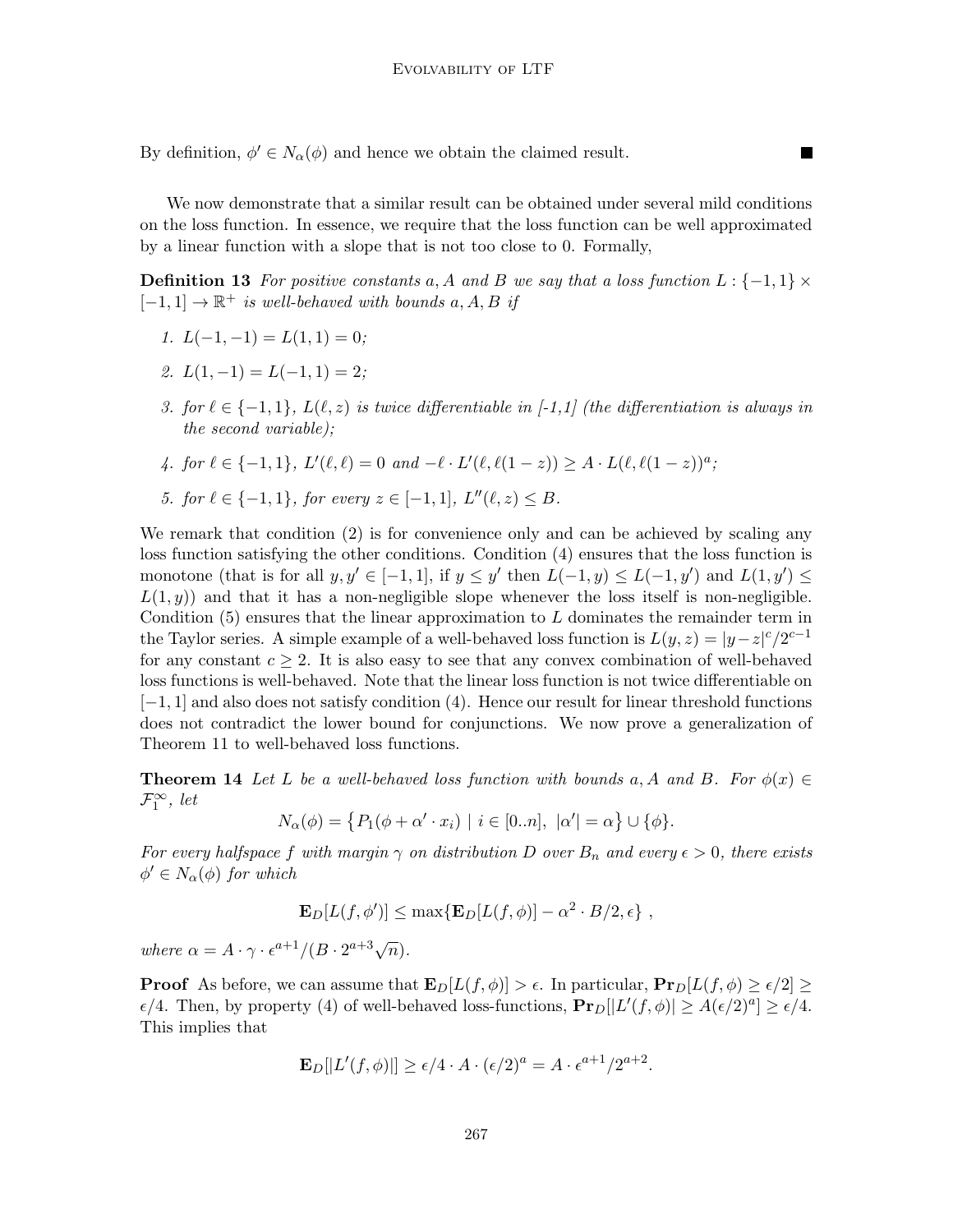By monotonicity of L (or property (4)), for every x in the support of  $D, -L'(f(x), \phi(x))$ has the same sign as  $f(x)$  and therefore also the same sign as  $\sum_{i\in[n]} w_i x_i - \theta$ . This gives

<span id="page-15-0"></span>
$$
\mathbf{E}_D\left[-L'(f,\phi)\left(\sum_{i\in[n]}w_ix_i-\theta\right)\right] \geq \gamma \mathbf{E}_D[|L'(f,\phi)|] \geq A \cdot \gamma \epsilon^{a+1}/2^{a+2}.\tag{6}
$$

In addition, as in equation [\(4\)](#page-13-1), we have

<span id="page-15-1"></span>
$$
\mathbf{E}_D\left[-L'(f,\phi)\left(\sum_{i\in[n]}w_ix_i-\theta\right)\right] \leq \sqrt{2}\sqrt{\sum_{i\in[0..n]}\mathbf{E}_D[L'(f,\phi)\cdot x_i]^2}.\tag{7}
$$

By combining equations [\(6\)](#page-15-0) and [\(7\)](#page-15-1) we obtain that

$$
\sum_{i \in [0..n]} \mathbf{E}_D[L'(f,\phi)x_i]^2 \ge A^2 \cdot \gamma^2 \epsilon^{2a+2} / 2^{2a+5} .
$$

From here we can conclude that there exists  $j \in [0..n]$  such that

$$
|\mathbf{E}_D[L'(f,\phi)x_j]| \ge A \cdot \gamma \cdot \epsilon^{a+1}/(2^{a+2}\sqrt{2n+2}) \ge A \cdot \gamma \cdot \epsilon^{a+1}/(2^{a+3}\sqrt{n}).\tag{8}
$$

We denote the right side of this inequality by  $\rho$ .

To finish the proof we prove an analogue of Lemma [12](#page-13-2) saying that a step in the direction of  $x_j$  from  $\phi$  will decrease the loss. Formally,

**Lemma 15** Let  $\alpha' = -\alpha \cdot \text{sign}(\mathbf{E}_D[L'(f,\phi)x_j])$ , and  $\phi' = P_1(\phi + \alpha' \cdot x_j)$ , where  $\alpha = \rho/B$ (as defined in the statement of the theorem). Then

$$
\mathbf{E}_D[L(f,\phi')] \leq \mathbf{E}_D[L(f,\phi)] - \alpha^2 \cdot B/2.
$$

**Proof** Let  $x \in X$  be any point. Assume that  $f(x) = -1$ . For convenience we extend the loss function  $L(-1, z)$  to values  $z \in [-2, -1)$  by setting  $L(-1, z) = L(-1, -2 - z)$ (that is by making the loss symmetric around  $-1$ ). By the properties of the loss function,  $L(-1,-1) = 0, L'(-1,-1) = 0$  and for  $z \in [-2,-1), L''(-1,z) = L''(-1,-2-z)$ . This implies that the extended L is twice differentiable in  $[-2, 1]$  and  $L''(-1, z) \leq B$  for every  $z \in [-2, 1]$ . We first assume that  $\phi + \alpha' \cdot x_j \in [-2, 1]$ . L is twice differentiable and therefore Taylor's theorem gives

$$
L(-1, \phi(x) + \alpha' \cdot x_j) - L(-1, \phi(x)) = \alpha' \cdot x_j \cdot L'(-1, \phi(x)) + (\alpha' \cdot x_j)^2 \cdot L''(-1, \zeta)/2,
$$

where  $\zeta \in [\phi(x), \phi(x) + \alpha' \cdot x_j] \subseteq [-2, 1]$ . Also note that in this case,  $L(-1, \phi(x) + \alpha' \cdot x_j) \ge$  $L(-1, \phi'(x))$ . This means that

<span id="page-15-3"></span><span id="page-15-2"></span>
$$
L(-1, \phi'(x)) - L(-1, \phi(x)) \le \alpha' \cdot x_j \cdot L'(-1, \phi(x)) + \alpha^2 \cdot B/2,
$$
\n(9)

Now if  $\phi + \alpha' \cdot x_j > 1$  then  $\phi'(x) = 1$  and  $\alpha' \cdot x_j > 1 - \phi(x) > 0$ . Then  $\alpha' \cdot x_j \cdot L'(-1, \phi(x)) \ge$  $(1 - \phi(x)) \cdot L'(-1, \phi(x))$  (as  $L'(-1, \phi(x)) > 0$ ). Hence,

$$
L(-1, \phi'(x)) - L(-1, \phi(x)) = (1 - \phi(x)) \cdot x_j \cdot L'(-1, \phi(x)) + ((1 - \phi(x)) \cdot x_j)^2 \cdot L''(-1, \zeta)/2
$$
  
 
$$
\leq \alpha' \cdot x_j \cdot L'(-1, \phi(x)) + \alpha^2 \cdot B/2,
$$
 (10)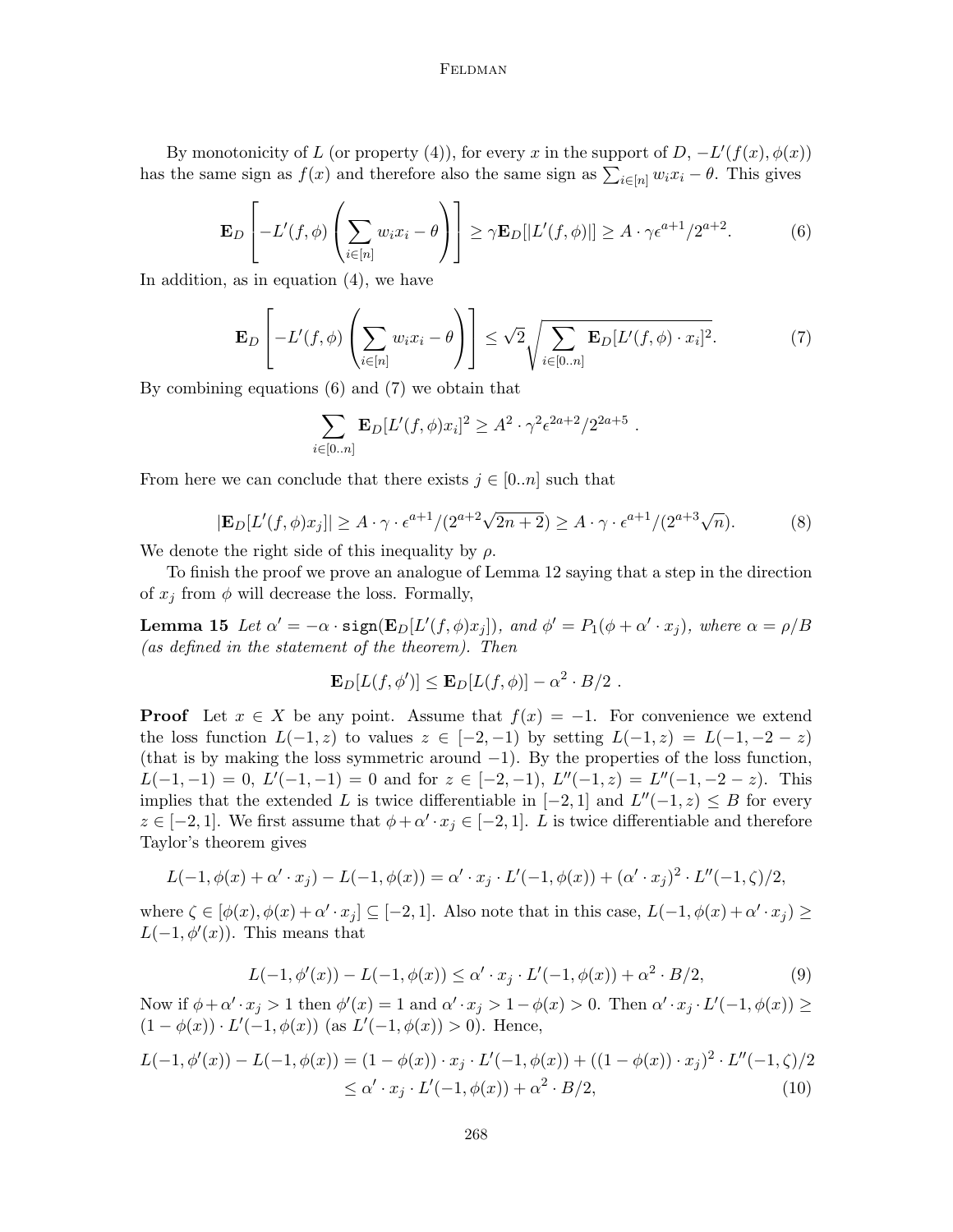where  $\zeta \in [\phi(x), 1]$ . By treating the case when  $f(x) = 1$  symmetrically and combining equations [\(9\)](#page-15-2) and [\(10\)](#page-15-3) we will obtain that for every x,

$$
L(f(x),\phi'(x)) - L(f(x),\phi(x)) \leq \alpha' \cdot x_j \cdot L'(f(x),\phi(x)) + \alpha^2 \cdot B/2.
$$

This immediately implies that

$$
\mathbf{E}_D[L(f(x), \phi'(x))] - \mathbf{E}_D[L(f(x), \phi(x))] \le \alpha' \mathbf{E}_D[x_j \cdot L'(f(x), \phi(x))] + \alpha^2 \cdot B/2
$$
  

$$
\le -\alpha \rho + \alpha^2 \cdot B/2 = \alpha^2 \cdot B/2.
$$

 $\blacksquare$ 

П

To finish the proof of Th. [14](#page-14-0) we observe that  $\phi'(x) \in N_{\alpha}(\phi)$ .

As we have mentioned, a simple corollary of Theorem [14](#page-14-0) is distribution-independent evolvability of large margin halfspaces with any well-behaved loss function.

**Theorem 16** For every well-behaved loss function L and  $\gamma \geq 1/q(n)$  for some polynomial  $q(\cdot)$ , HS<sub> $\gamma$ </sub> over  $B_n$  is monotonically evolvable with L.

We make two remarks regarding these theorems.

**Remark 17** In both Theorems [11](#page-12-0) and [14](#page-14-0) it is not necessary to know the exact value of  $\alpha$  to create a strictly beneficial neighborhood. It is easy to see from the analysis that the bound holds for every  $\alpha_0 < \max_{j \in [0..n]} \{ \mathbf{E}_D[L'(f,\phi)x_j] \}$ . Therefore by including in the neighborhood steps for all values of  $\alpha_0 = 2^{-t}$  for  $t \in [n]$ , the neighborhood will include a function with at least  $1/4$  of the improvement that can be achieved when a bound on  $\alpha$  is known in advance.

**Remark 18** Theorem [14](#page-14-0) does not require the loss function to be the same for all x as long as for every point x, the loss-function  $L_x$  is well-behaved with the same bounds  $a, A, B$ . Similarly the loss function does not need to stay the same between generations and can change arbitrarily as long as it is well-behaved with the same bounds a, A, B.

A number of popular machine learning algorithms work by embedding the data points in a different Euclidean space (most commonly by using a kernel) and then applying a learning algorithm for halfspaces, such as SVM. This method is also used in a number of theoretical algorithms such as the DNF learning algorithm based on the polynomial threshold function representation of [Klivans and Servedio](#page-18-12) [\(2004\)](#page-18-12). As expected, this technique can be easily translated to the evolvability framework and then used together with our result. Formally, let C and  $C'$  be concept classes over the domains X and  $X'$ , respectively. The concept C over X is said to be embeddable as C' over X' if there exists a function  $\Phi : X \to X'$ such that for every  $f \in C$ , there exists  $g \in C'$  such that for every  $x \in X$ ,  $g(\Phi(x)) = f(x)$ . We also say that the embedding is efficient if  $\Phi(x)$  is computable efficiently, that is in time polynomial in the dimension of  $x$  (or description length in general). Embeddability of concept classes into large-margin halfspaces has been studied in a number of works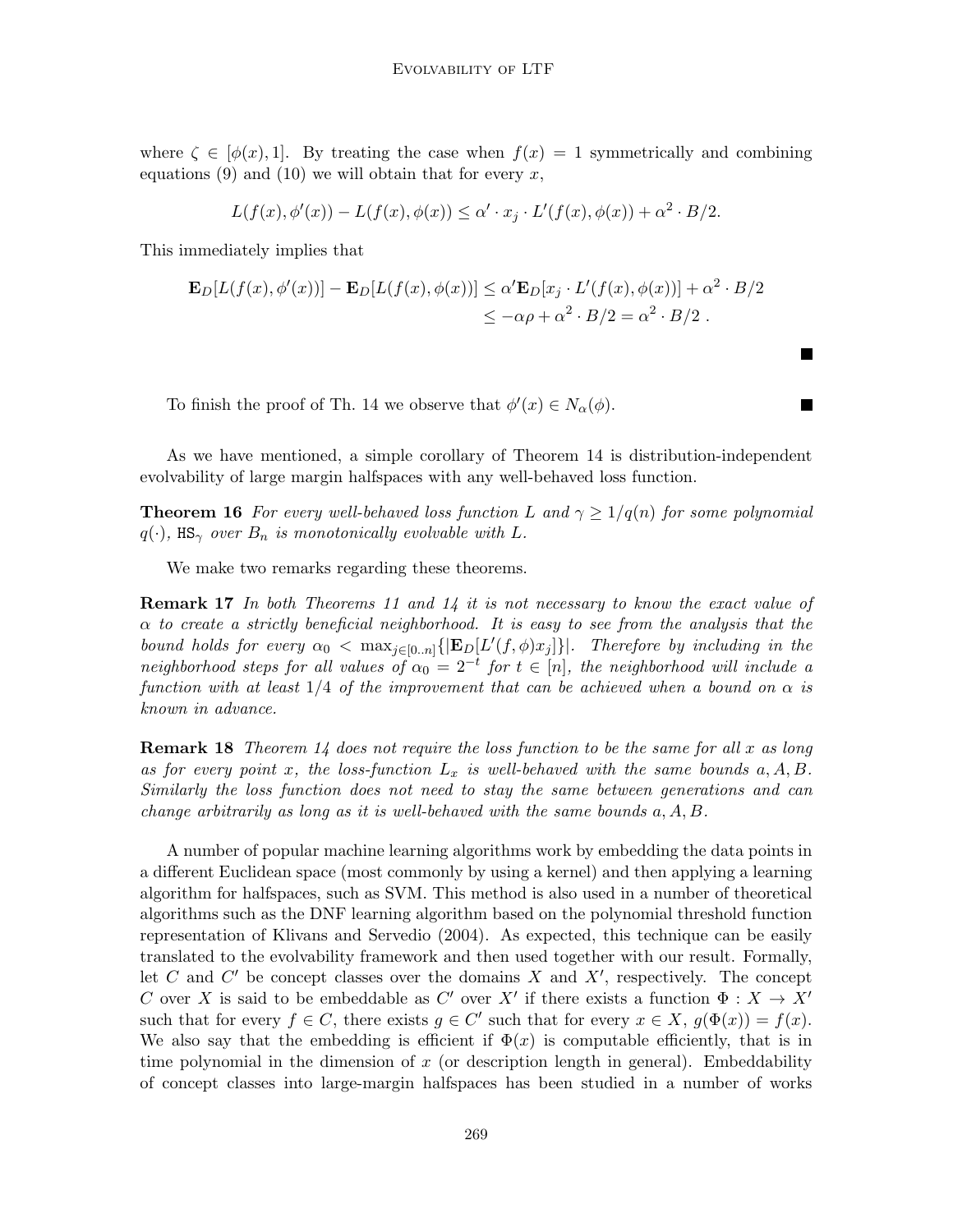initiated by [Forster](#page-18-13) [\(2002\)](#page-18-13) and [Forster et al.](#page-18-14) [\(2003\)](#page-18-14) (see [Linial et al., 2007;](#page-18-15) [Sherstov, 2007;](#page-19-5) [Linial and Shraibman, 2009,](#page-18-16) for some recent results). The inverse of the optimal margin is referred to as the *margin complexity* of a concept class [\(Linial et al., 2007\)](#page-18-15). Besides its importance to machine learning, it has several connections to fundamental quantities in communication complexity [\(Goldmann et al., 1992;](#page-18-17) [Sherstov, 2007;](#page-19-5) [Linial and Shraibman,](#page-18-16) [2009\)](#page-18-16). We cannot invoke this measure directly to upper-bound the complexity of using our evolution algorithm since margin complexity disregards the computational complexity of the embedding function. But given an efficient embedding function the application of our evolution algorithm becomes straightforward.

**Corollary 19** Let C be a concept class over domain X,  $X' \subseteq B_n$  and  $\gamma > 1/q(n)$  for some polynomial q( $\cdot$ ). If there exists an efficiently computable embedding of C over X to  $\text{HS}_{\gamma}(X')$ over  $X'$ , then C is evolvable monotonically with any well-behaved loss function.

### 5. Conclusions and Open Problems

Our lower bound in Section [3](#page-7-0) provides strong hardness results for learning that is limited to observing the accuracy (or alternatively, Boolean loss performance) of hypotheses. In particular, it implies that evolvability in Valiant's original model is severely limited unless the distribution over the domain is strongly restricted. An interesting direction for further work would be to find a complete characterization of distribution independent CSQ learnability (as was recently achieved for SQ learnability [\(Simon, 2007;](#page-19-8) [Feldman, 2009b;](#page-18-1) Szörényi, 2009). Potentially simpler questions left open in this work are whether conjunction are CSQ learnable to constant accuracy (say  $1/4$ ) and whether the lower bound for conjunctions can be strengthened from a quasi-polynomial to an exponential number of queries.

At the same time results of Section [4](#page-11-0) demonstrate that the limitation of Boolean loss can be overcome by using a real-valued hypotheses with a non-linear loss function. The evolution algorithm we described is based on the first mutation algorithm that is simple, general and robust enough to be a plausible candidate for biological evolution. It would be interesting to know if similar result can be proved for other SQ learnable concept classes (e.g. general linear threshold functions) and whether the result can be extended to more general loss functions.

# References

- <span id="page-17-2"></span>N. Bshouty and V. Feldman. On using extended statistical queries to avoid membership queries. Journal of Machine Learning Research, 2:359–395, 2002. ISSN 1533-7928.
- <span id="page-17-1"></span>H. Buhrman, N. Vereshchagin, and R. de Wolf. On computation and communication with small bias. In Proceedings of IEEE Conference on Computational Complexity, pages 24–32, 2007.
- <span id="page-17-0"></span>D. Diochnos and G. Turán. On evolvability: The swapping algorithm, product distributions, and covariance. In Proceedings of Stochastic Algorithms: Foundations and Applications  $(SAGA)$ , pages 74–88, 2009.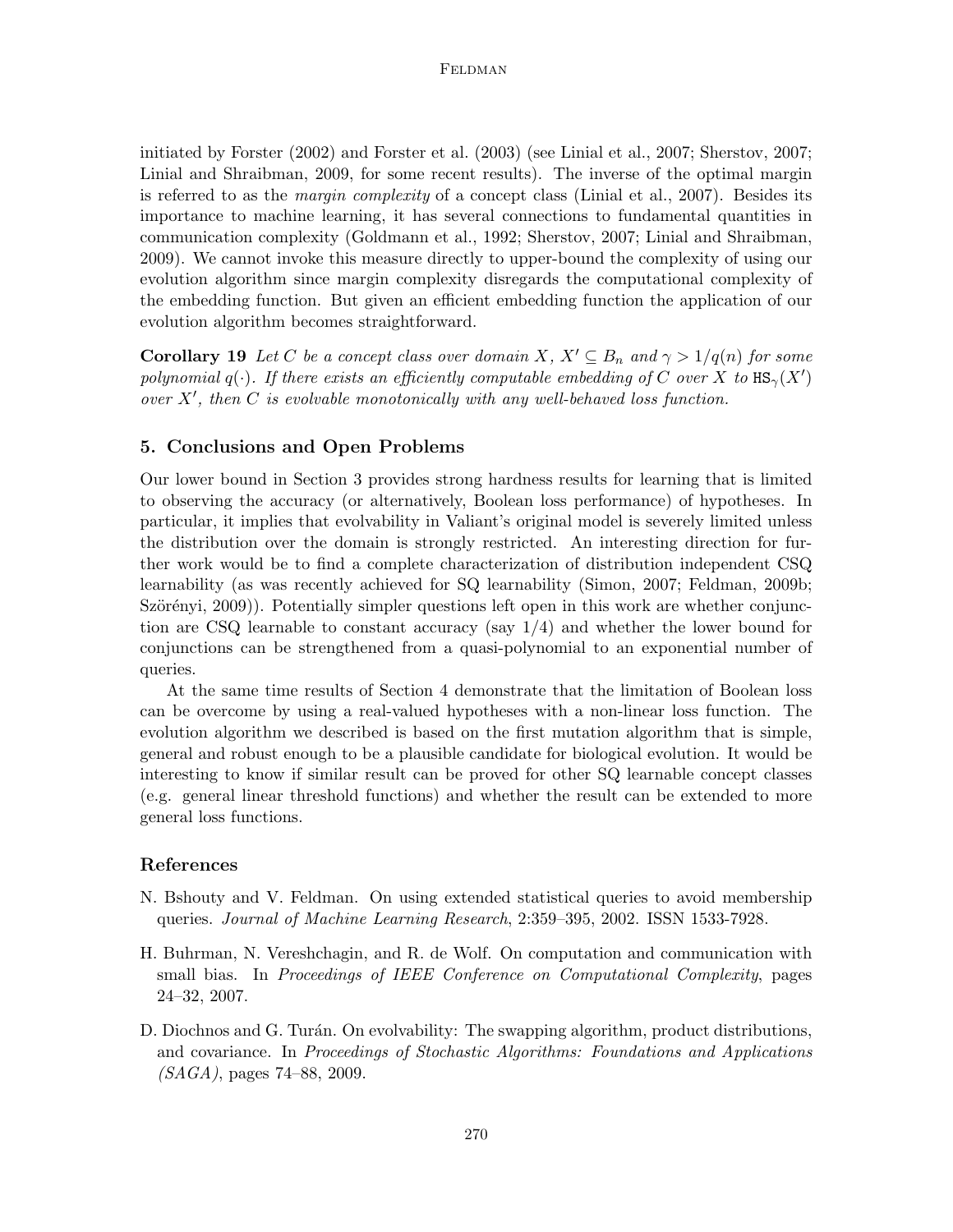- <span id="page-18-5"></span>V. Feldman. Evolvability from learning algorithms. In Proceedings of STOC, pages 619–628, 2008.
- <span id="page-18-6"></span>V. Feldman. Robustness of evolvability. In Proceedings of COLT, pages 277–292, 2009a.
- <span id="page-18-1"></span>V. Feldman. A complete characterization of statistical query learning with applications to evolvability. In Proceedings of FOCS, pages 375–384, 2009b.
- <span id="page-18-0"></span>V. Feldman and L. G. Valiant. The learning power of evolution. In *Proceedings of COLT*, pages 513–514, 2008.
- <span id="page-18-13"></span>J. Forster. A linear lower bound on the unbounded error probabilistic communication complexity. Journal of Computer and System Sciences, 65(4):612–625, 2002.
- <span id="page-18-14"></span>J. Forster, N. Schmitt, H.U. Simon, and T. Suttorp. Estimating the optimal margins of embeddings in euclidean half spaces. Machine Learning, 51(3):263–281, 2003.
- <span id="page-18-11"></span>Y. Freund. Boosting a weak learning algorithm by majority. *Information and Computation*, 121(2):256–285, 1995.
- <span id="page-18-17"></span>M. Goldmann, J. Håstad, and A. Razborov. Majority gates vs. general weighted threshold gates. Computational Complexity, 2:277–300, 1992.
- <span id="page-18-10"></span>J. Jackson. An efficient membership-query algorithm for learning DNF with respect to the uniform distribution. Journal of Computer and System Sciences, 55:414–440, 1997.
- <span id="page-18-3"></span>B. Jacobson, 2007. Personal communication with L. Valiant.
- <span id="page-18-2"></span>V. Kanade, L. G. Valiant, and J. Wortman Vaughan. Evolution with drifting targets. In Proceedings of COLT, pages 155–167, 2010.
- <span id="page-18-4"></span>M. Kearns. Efficient noise-tolerant learning from statistical queries. Journal of the ACM, 45(6):983–1006, 1998.
- <span id="page-18-9"></span>M. Kearns and L. Valiant. Cryptographic limitations on learning boolean formulae and finite automata. Journal of the ACM,  $41(1):67-95$ , 1994.
- <span id="page-18-8"></span>M. Kearns, R. Schapire, and L. Sellie. Toward efficient agnostic learning. Machine Learning, 17(2-3):115–141, 1994.
- <span id="page-18-12"></span>A. Klivans and R. Servedio. Learning DNF in time  $2^{\tilde{O}(n^{1/3})}$ . *Journal of Computer and* System Sciences, 68(2):303–318, 2004.
- <span id="page-18-16"></span>N. Linial and A. Shraibman. Learning complexity vs communication complexity. Combinatorics, Probability & Computing,  $18(1-2)$ :227-245, 2009.
- <span id="page-18-15"></span>N. Linial, S. Mendelson, G. Schechtman, and A. Shraibman. Complexity measures of sign matrices. Combinatorica, 27(4):439–463, 2007.
- <span id="page-18-7"></span>N. Littlestone. Learning quickly when irrelevant attributes abound: a new linear-threshold algorithm. Machine Learning, 2:285–318, 1987.